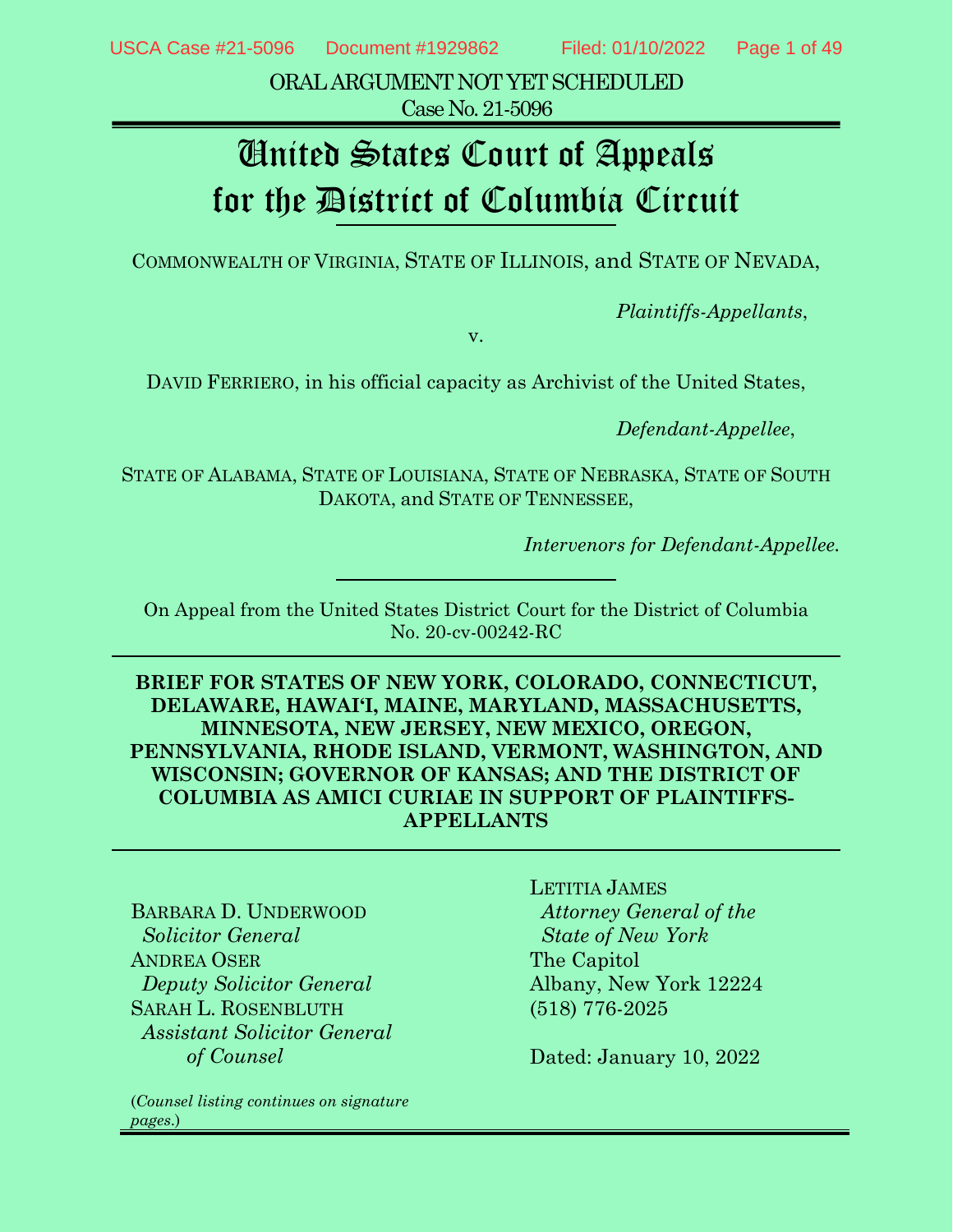### **CERTIFICATE AS TO PARTIES, RULINGS, AND RELATED CASES**

Pursuant to Circuit Rule 28(a)(1), the undersigned counsel of record certifies as follows:

**A. Parties and Amici.** All parties, intervenors, and amici appearing before the district court and in this Court are listed in the Brief for Plaintiffs-Appellants.

**B. Rulings Under Review.** References to the ruling at issue appear in the Brief for Plaintiffs-Appellants.

**C. Related Cases.** To amici's knowledge, there are no related cases.

Certificate-1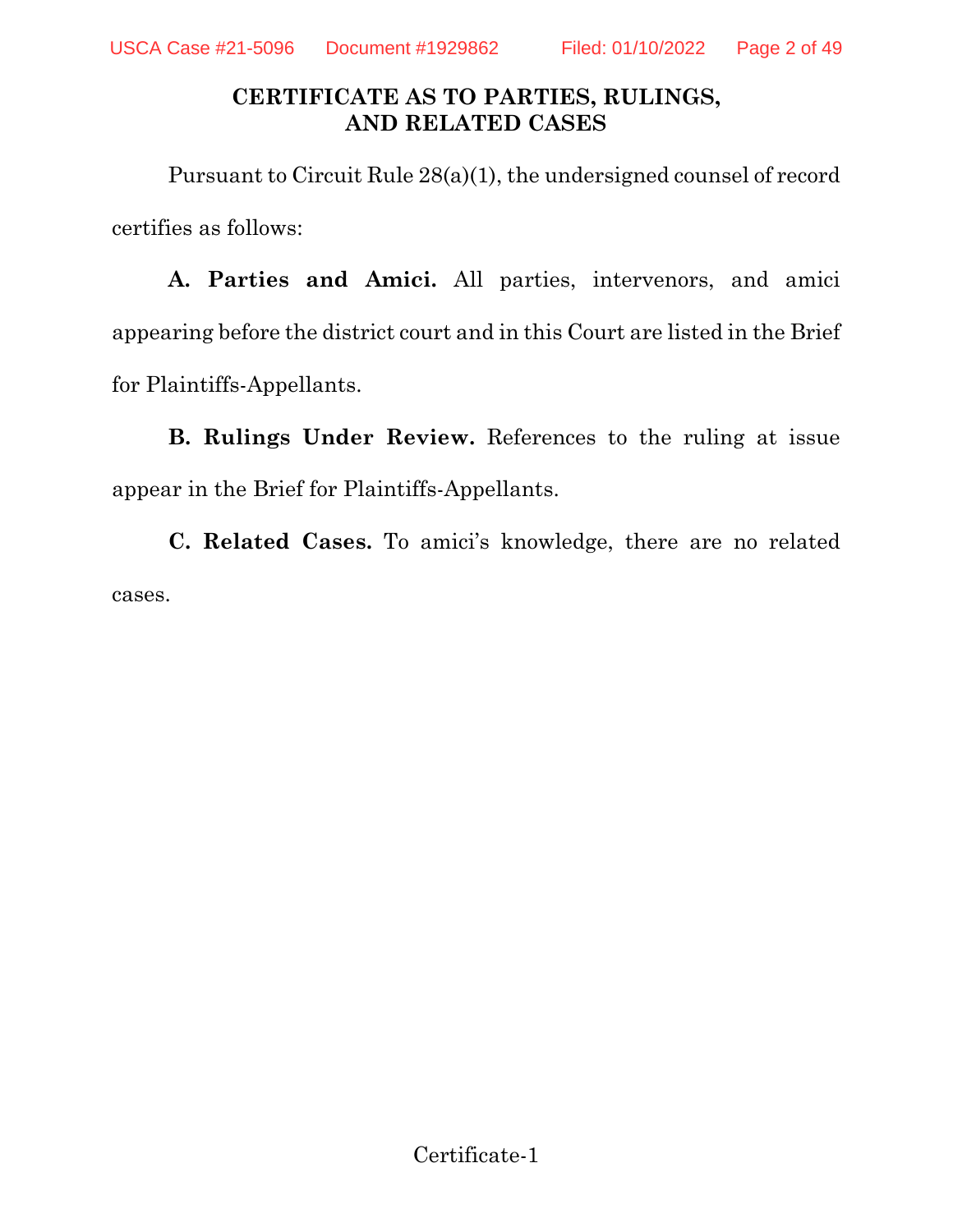### **TABLE OF CONTENTS**

### **Page**

| POINT I        |                                                                                                                                                                                                                                |
|----------------|--------------------------------------------------------------------------------------------------------------------------------------------------------------------------------------------------------------------------------|
|                |                                                                                                                                                                                                                                |
|                | POINT II and according the contract of the contract of the contract of the contract of the contract of the contract of the contract of the contract of the contract of the contract of the contract of the contract of the con |
|                | CONGRESS LACKED AUTHORITY TO IMPOSE A RATIFICATION                                                                                                                                                                             |
| A.             |                                                                                                                                                                                                                                |
| <b>B.</b>      | The Deadline Undermines the Framers' Deliberate<br>Choice of an Amendment Process Without Time                                                                                                                                 |
| $\mathbf{C}$ . | The Deadline Disrupts Article V's Careful Balancing 13                                                                                                                                                                         |
| D.             | The Deadline Undermines the Original States'<br>Understanding of Article V When They Ratified the                                                                                                                              |
| Е.             | The Deadline Is Inconsistent with Congressional                                                                                                                                                                                |
| $\mathbf{F}$ . |                                                                                                                                                                                                                                |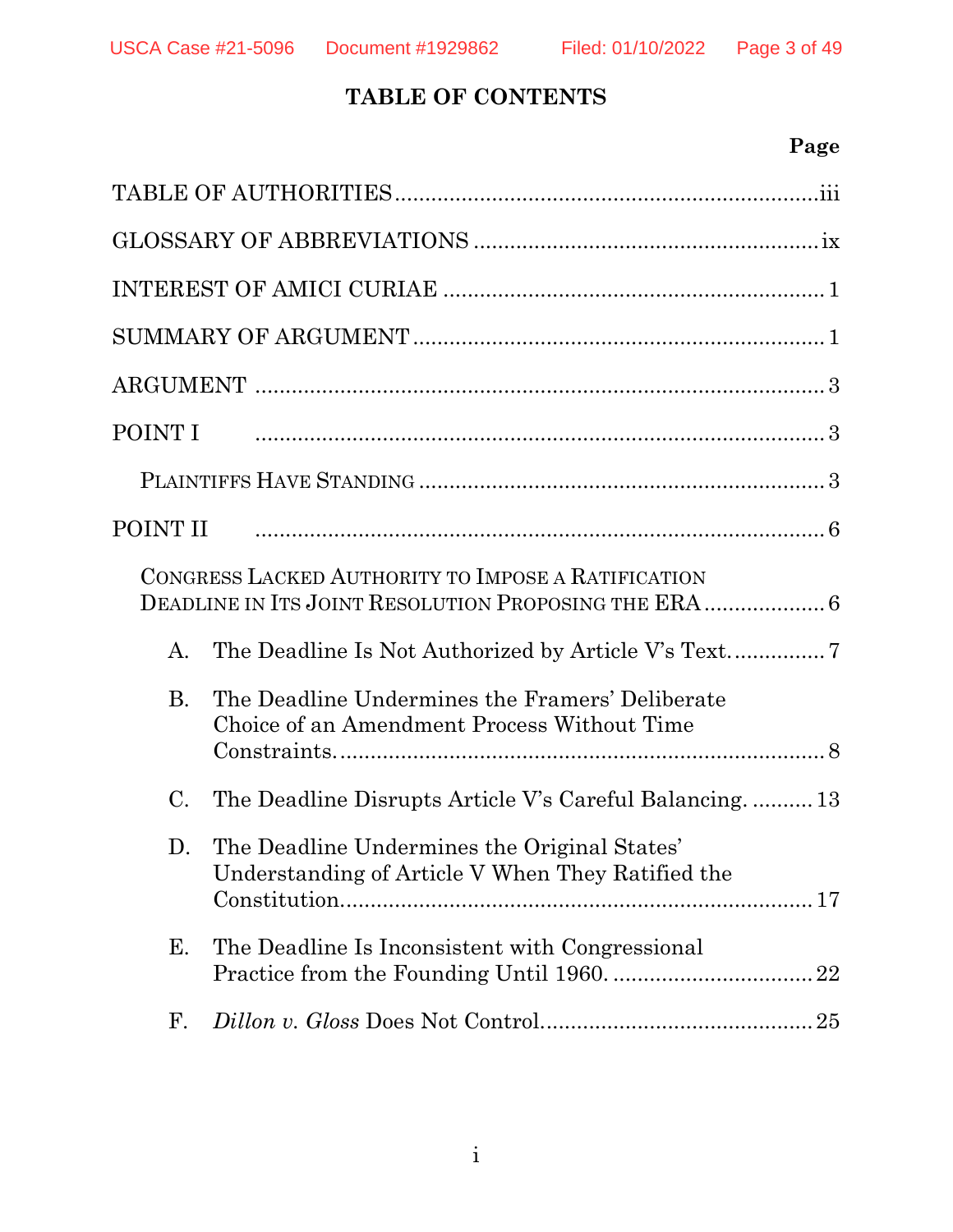| POINT III music music music contract the contract of the contract of the contract of the contract of the contract of the contract of the contract of the contract of the contract of the contract of the contract of the contr |  |
|--------------------------------------------------------------------------------------------------------------------------------------------------------------------------------------------------------------------------------|--|
| PURPORTED RESCISSIONS OF ERA RATIFICATIONS ARE                                                                                                                                                                                 |  |
|                                                                                                                                                                                                                                |  |
| CERTIFICATE OF COMPLIANCE                                                                                                                                                                                                      |  |

ii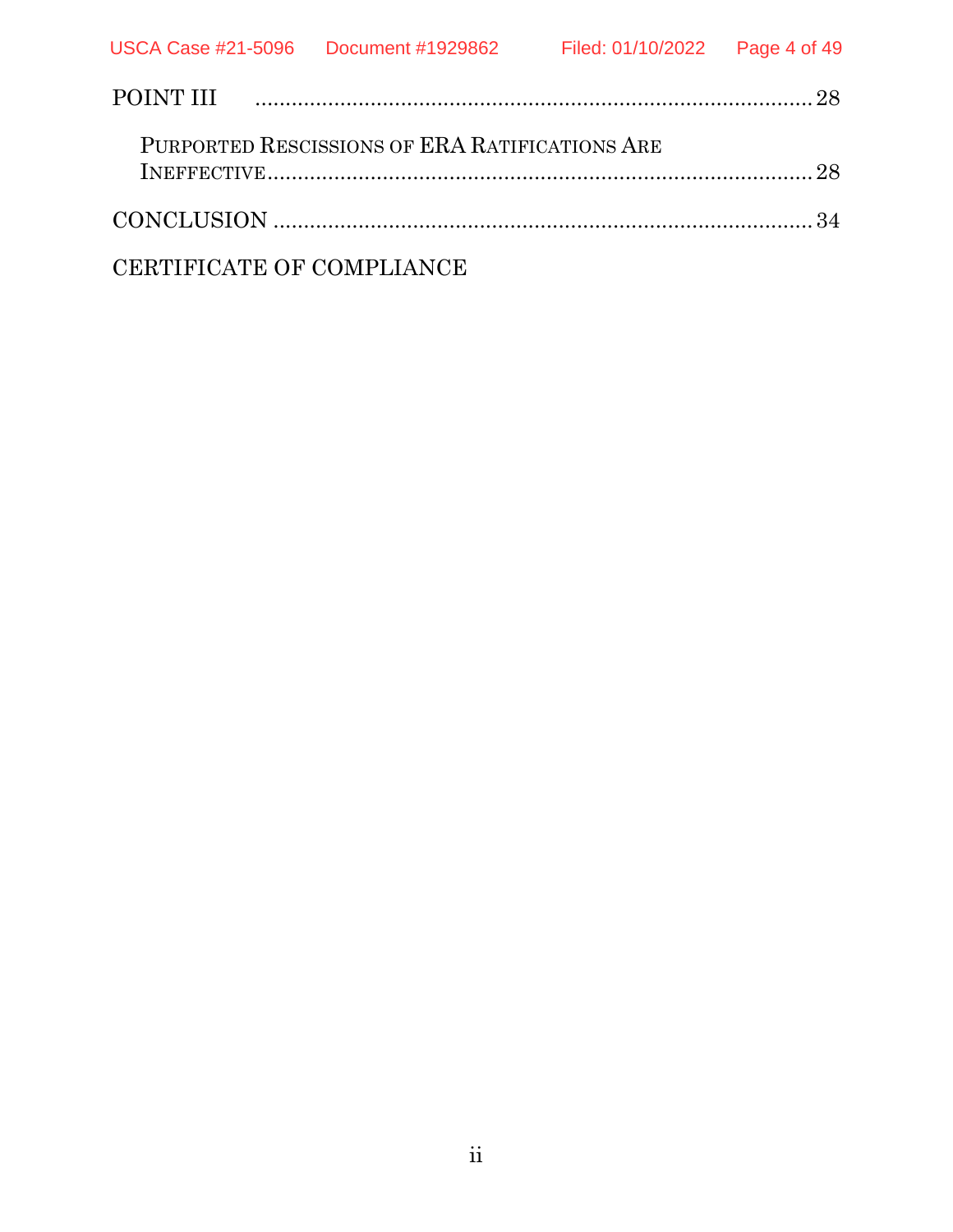### TABLE OF AUTHORITIES

| Cases                         | Page(s) |
|-------------------------------|---------|
| Coleman v. Miller             |         |
| Davenport v. Little-Bowser,   |         |
| Dillon v. Gloss,              |         |
| Dyer v. Blair,                |         |
| Hawke v. Smith,               |         |
| Leser v. Garnett,             |         |
| Martinez v. County of Monroe, |         |
| United States v. Sprague,     |         |

### **United States Constitution**

| Articles   |  |
|------------|--|
| Amendments |  |
|            |  |
|            |  |
|            |  |
|            |  |
|            |  |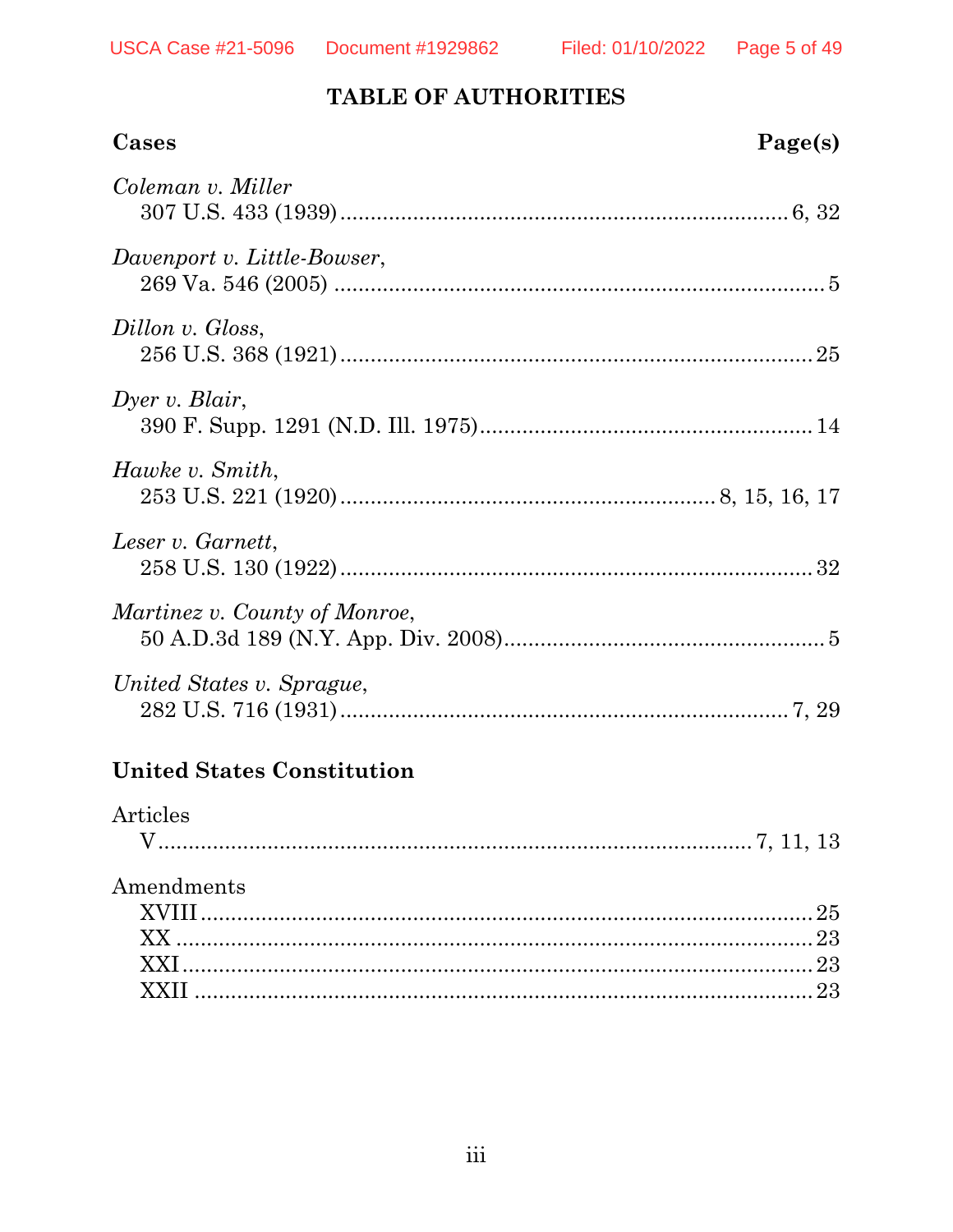| <b>Federal Statutes</b> | Pages(s) |
|-------------------------|----------|
|                         |          |
|                         |          |
|                         |          |
|                         |          |
|                         |          |
|                         |          |
|                         |          |
|                         |          |
|                         |          |
|                         |          |
|                         |          |
|                         |          |
|                         |          |
|                         |          |
|                         |          |
|                         |          |
|                         |          |
|                         |          |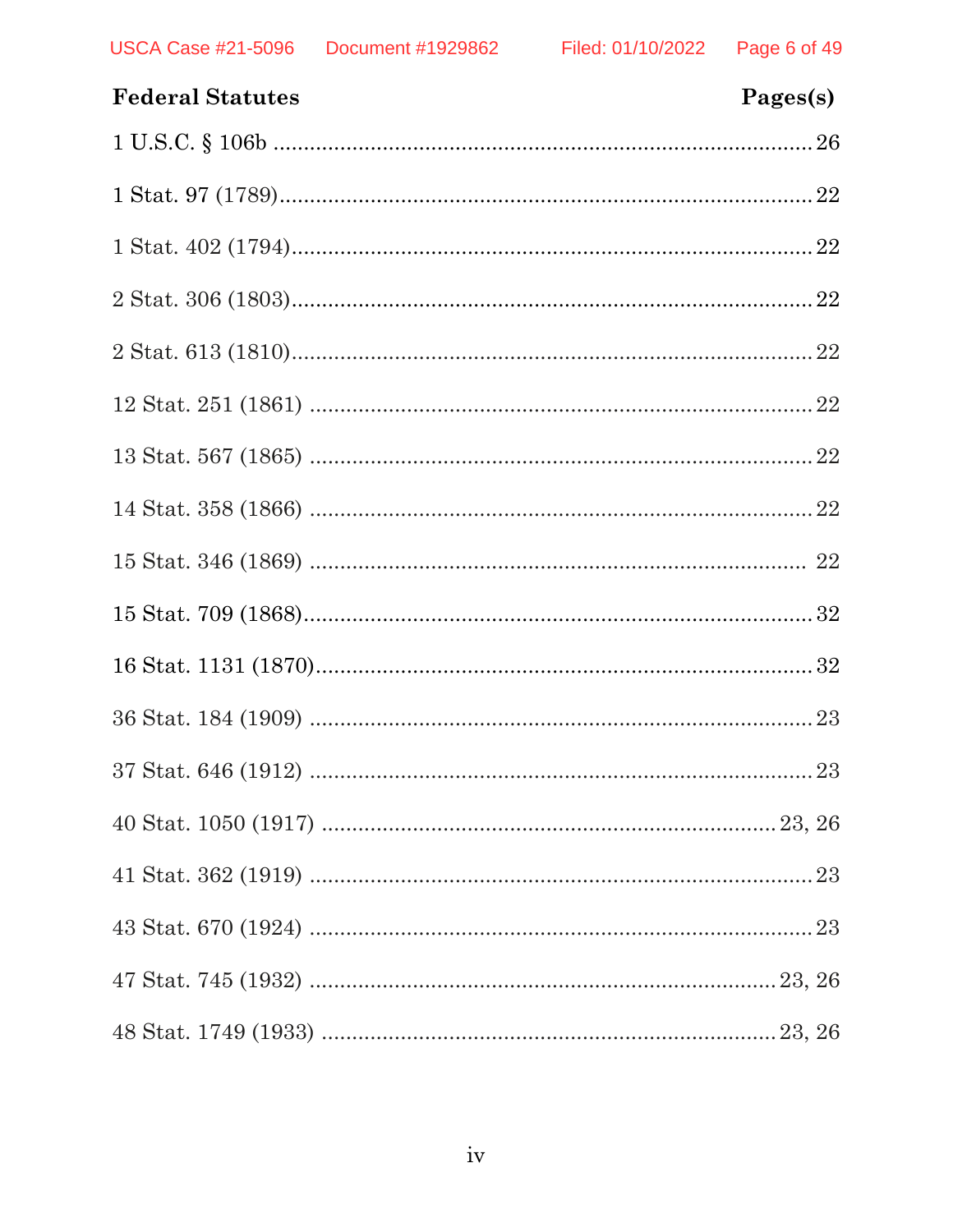| <b>Federal Statutes</b> | Pages(s) |
|-------------------------|----------|
|                         |          |
|                         |          |
|                         |          |
|                         |          |
|                         |          |
|                         |          |

### **State Constitutions**

| Delaware Constitution of 1776       |  |
|-------------------------------------|--|
| Georgia Constitution of 1777        |  |
| Maryland Constitution of 1776       |  |
| Massachusetts Constitution of 1780  |  |
| New Hampshire Constitution of 1784  |  |
| Pennsylvania Constitution of 1776   |  |
| South Carolina Constitution of 1778 |  |
| Vermont Constitution of 1786        |  |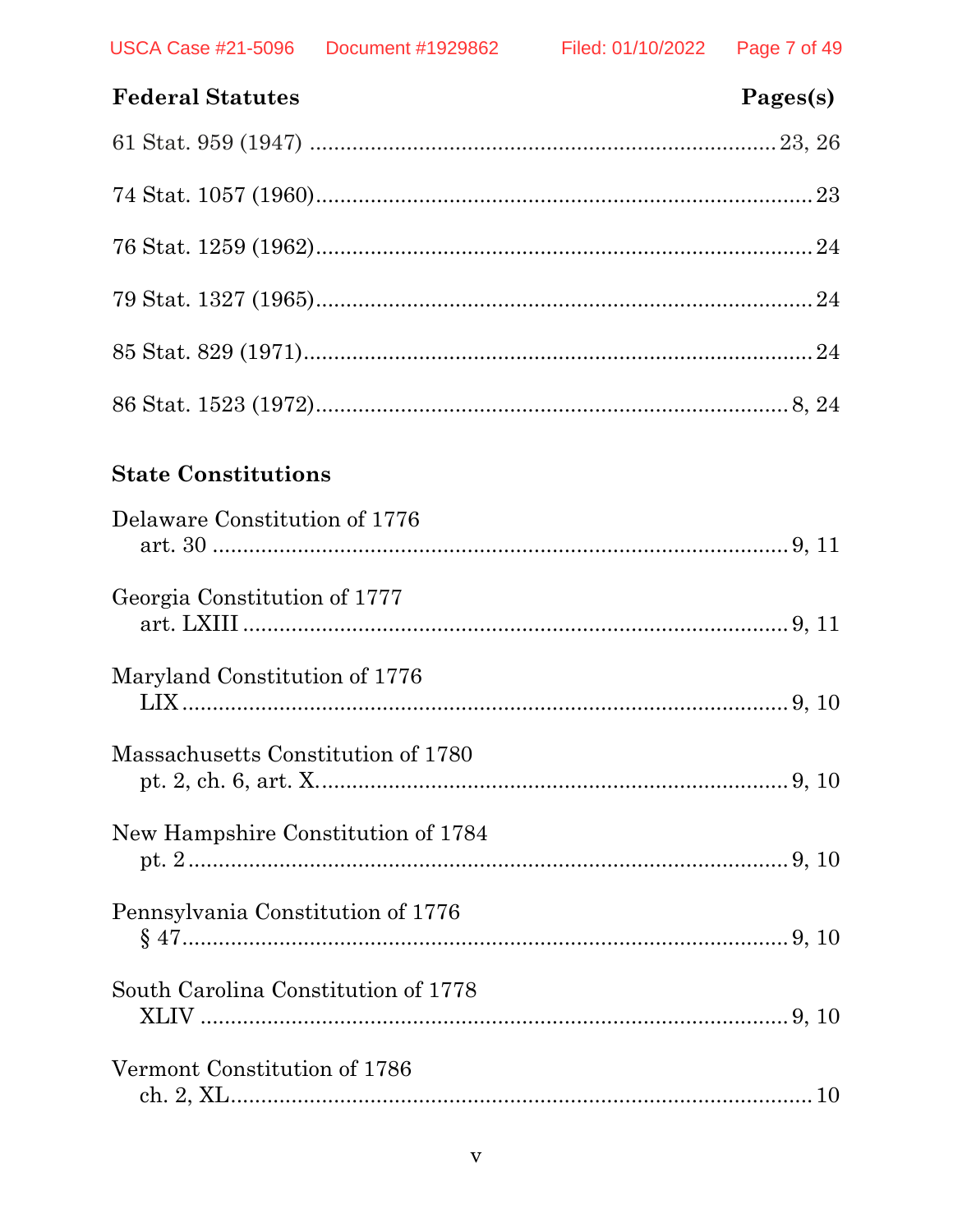| <b>State Constitutions</b>                                         | Page(s) |
|--------------------------------------------------------------------|---------|
| Vermont Constitution of 1777                                       |         |
| <b>Congressional Documents</b>                                     |         |
|                                                                    |         |
|                                                                    |         |
|                                                                    |         |
|                                                                    |         |
| H. J. Res. 68, 68th Cong., 2d Sess., 66 Cong. Rec. 2152 (1925) 12  |         |
| H. J. Res. 69, 67th Cong., 1st Sess., 61 Cong. Rec. 575 (1921) 12  |         |
|                                                                    |         |
|                                                                    |         |
|                                                                    |         |
|                                                                    |         |
|                                                                    |         |
|                                                                    |         |
|                                                                    |         |
| S. J. Res. 4, 68th Cong., 1st Sess., 65 Cong. Rec. 4488 (1924)  12 |         |

## **Scholarly Publications**

|--|--|--|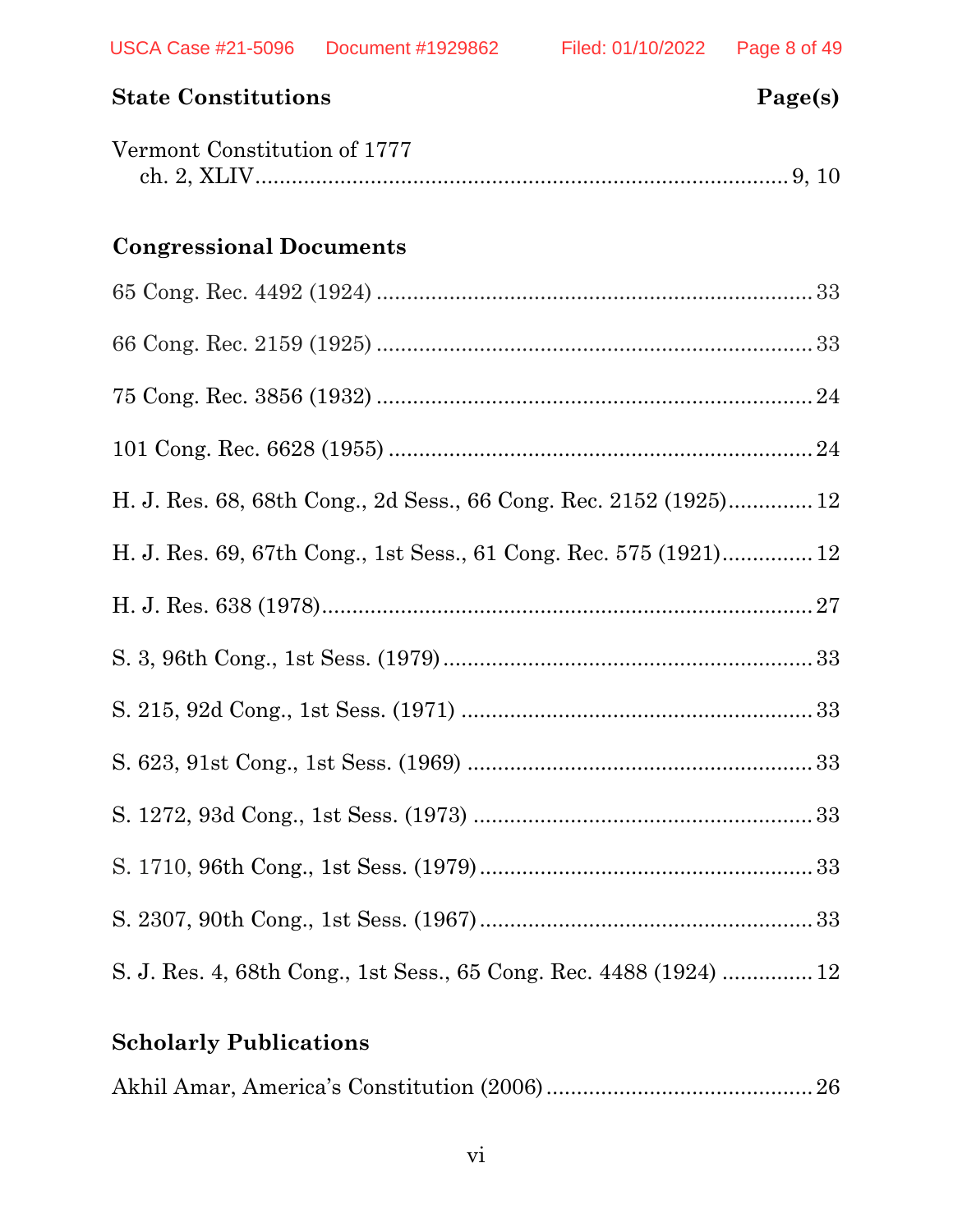| <b>Scholarly Publications</b>                                                                                      | Page(s) |
|--------------------------------------------------------------------------------------------------------------------|---------|
| Charles Burdick, The Law of the American Constitution                                                              |         |
| David Watson, The Constitution of the United States (1910) 29, 30                                                  |         |
| Fasteau & Fasteau, May a State Legislature Rescind Its<br>Ratification of a Pending Constitutional Amendment?,     |         |
| Greg Abbott, The Myths and Realities of Article V,                                                                 |         |
| John Jameson, A Treatise on Constitutional Conventions                                                             |         |
| Joseph Story, Commentaries on the Constitution of the                                                              |         |
| Judith Elder, Article V, Justiciability, and the Equal Rights                                                      |         |
| Kanowitz & Klinger, Can a State Rescind Its Equal Rights<br>Amendment Ratification, 28 Hastings L.J. 979 (1977) 31 |         |
| Lester Orfield, The Amending of the Federal                                                                        |         |
|                                                                                                                    |         |
| Ralph Martig, Amending the Constitution,                                                                           |         |
| Ruth Bader Ginsburg, Ratification of the Equal Rights                                                              |         |
| The Documentary History of the Ratification of the Constitution                                                    |         |
| The Records of the Federal Convention of 1787 (Max Farrand                                                         |         |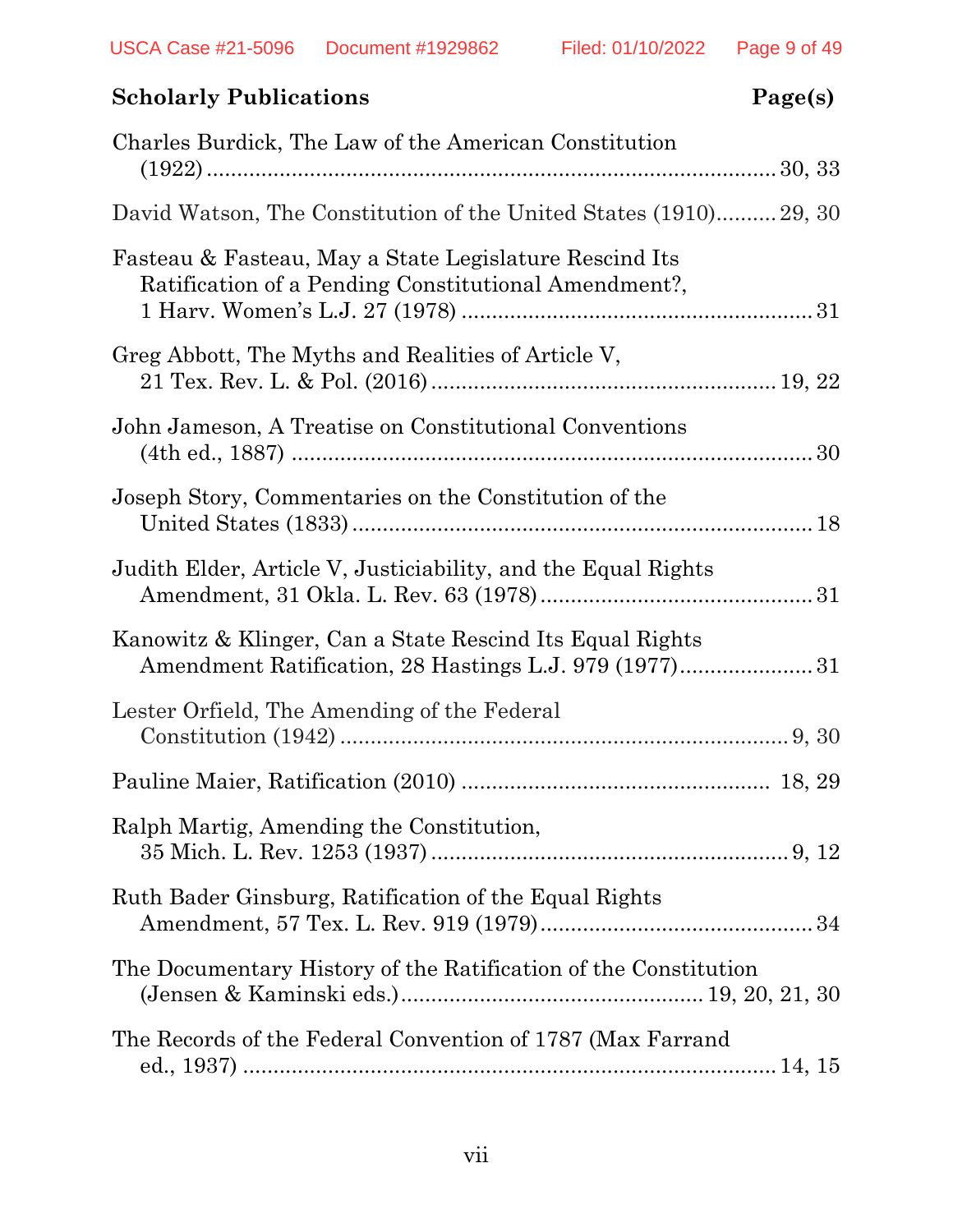### **Scholarly Publications** Page(s)

| Walter Dellinger, The Legitimacy of Constitutional Change,                                                        |  |
|-------------------------------------------------------------------------------------------------------------------|--|
| William Heckman, Ratification of a Constitutional                                                                 |  |
| Yvonne Burke, Validity of Attempts to Rescind Ratification<br>of the Equal Rights Amendment, 8 U.W.L.A. L. Rev. 1 |  |

### **Other Authorities**

| Articles of Confederation of 1781                                                                                                                                                                                                                                                                        |  |
|----------------------------------------------------------------------------------------------------------------------------------------------------------------------------------------------------------------------------------------------------------------------------------------------------------|--|
| Memorandum for Robert Lipshutz, Counsel to the President,<br>from John Harmon, Assistant Attorney General, Office of<br>Legal Counsel (June 27, 1978), reprinted in Equal Rights<br>Amendment Extension: Hearings on S.J. Res. 134 Before the<br>Subcomm, on the Constitution of the Senate Comm, on the |  |
|                                                                                                                                                                                                                                                                                                          |  |
|                                                                                                                                                                                                                                                                                                          |  |
|                                                                                                                                                                                                                                                                                                          |  |
|                                                                                                                                                                                                                                                                                                          |  |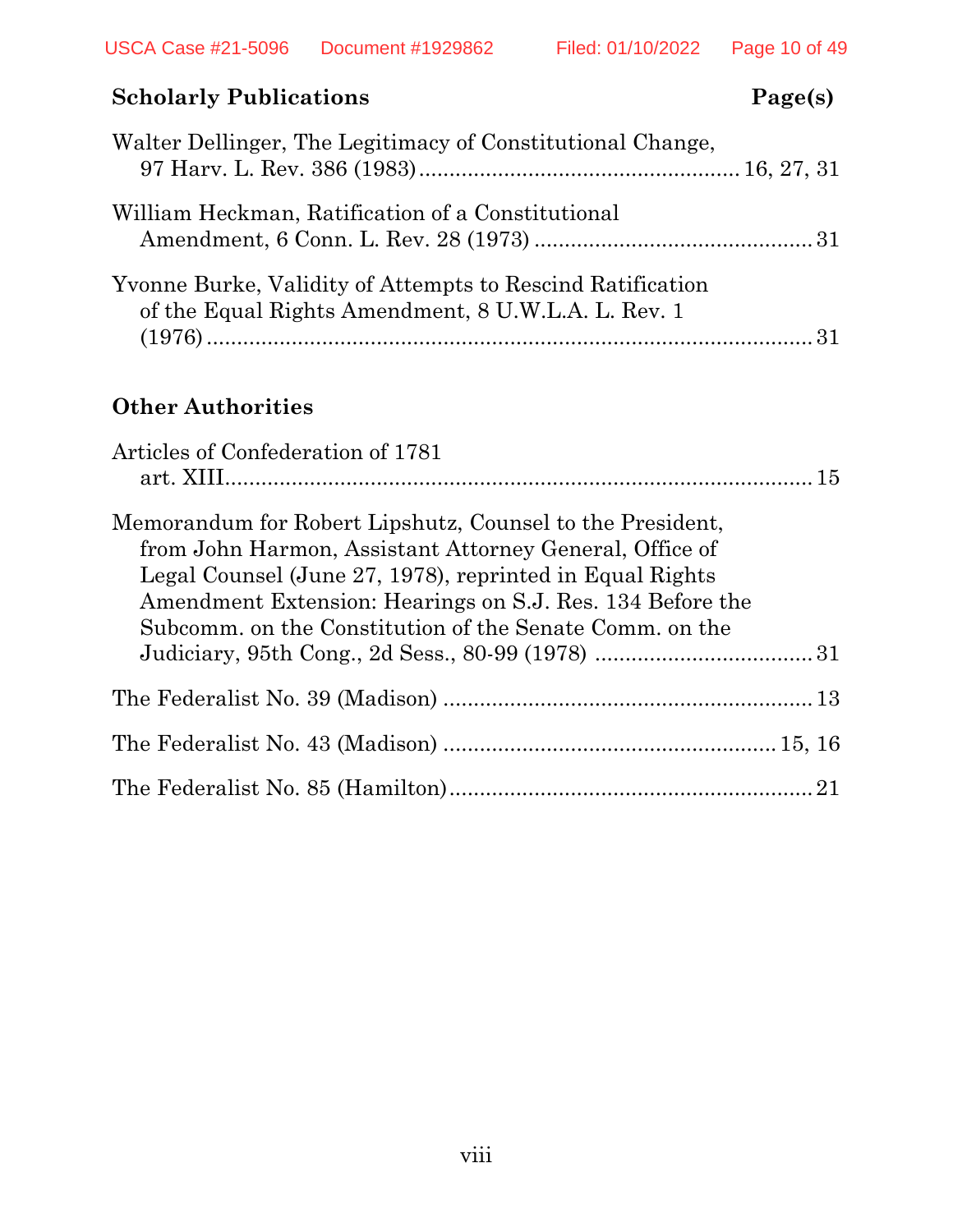### **GLOSSARY OF ABBREVIATIONS**

ERA Equal Rights Amendment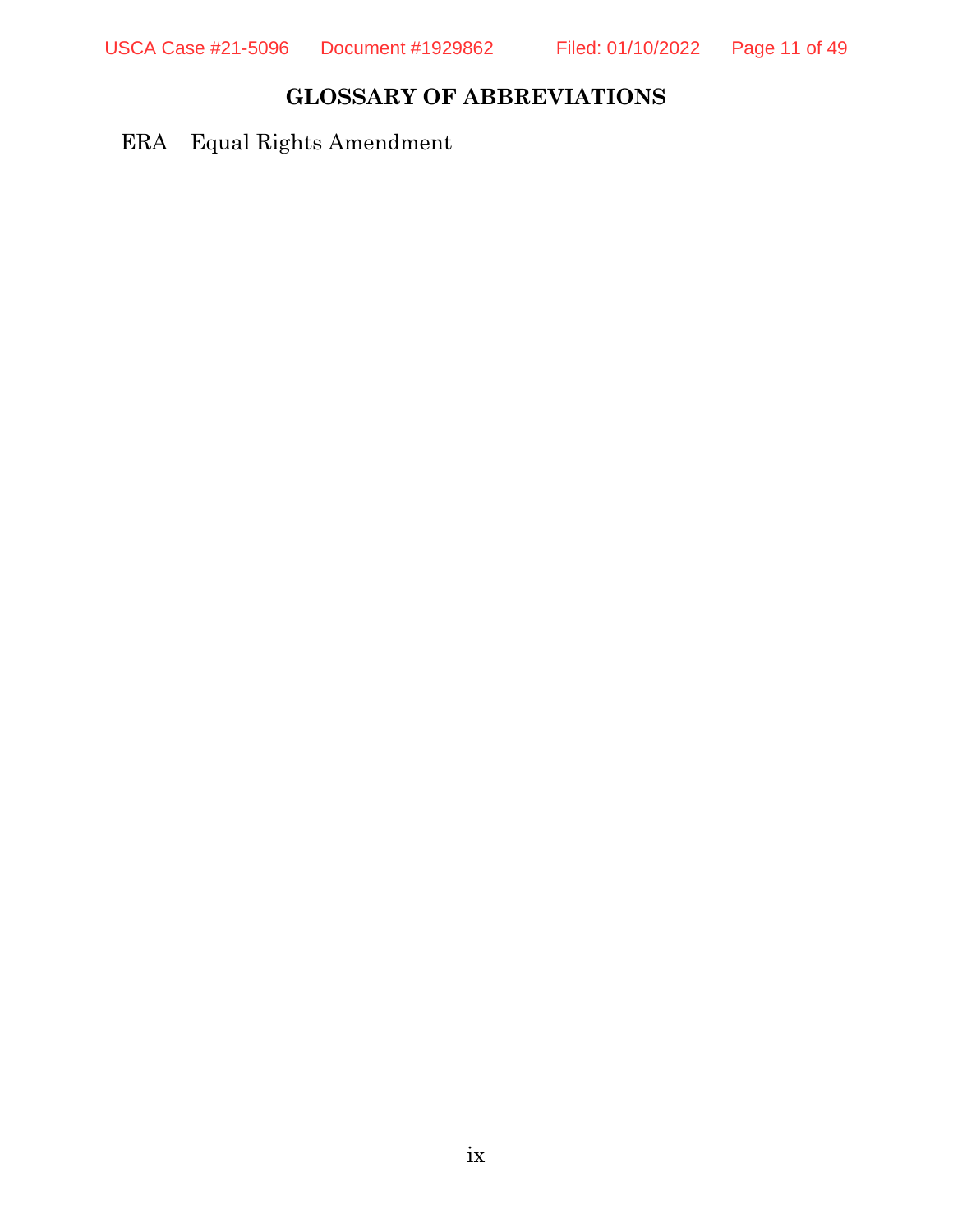#### **INTEREST OF AMICI CURIAE**

Amici are the States of New York, Colorado, Connecticut, Delaware, Hawai'i, Maine, Maryland, Massachusetts, Minnesota, New Jersey, New Mexico, Oregon, Pennsylvania, Rhode Island, Vermont, Washington, and Wisconsin, plus the Governor of Kansas and the District of Columbia.

Amici have two distinct interests in this litigation. First, the amici States have a strong interest in vindicating their role as sovereign participants in the constitutional amendment process—a role undermined by the Archivist's refusal to certify the Equal Rights Amendment ("ERA") as a valid amendment to the United States Constitution. Second, all amici here strive to guarantee their residents the highest protection from sex discrimination, both when they interact with the federal government and when they travel to other States. Amici thus have an important stake in ensuring that the ERA's nationwide guarantee of equality takes its rightful place in the Constitution.

#### **SUMMARY OF ARGUMENT**

The district court correctly concluded that the validity of the ERA's ratification deadline does not present a political question. The court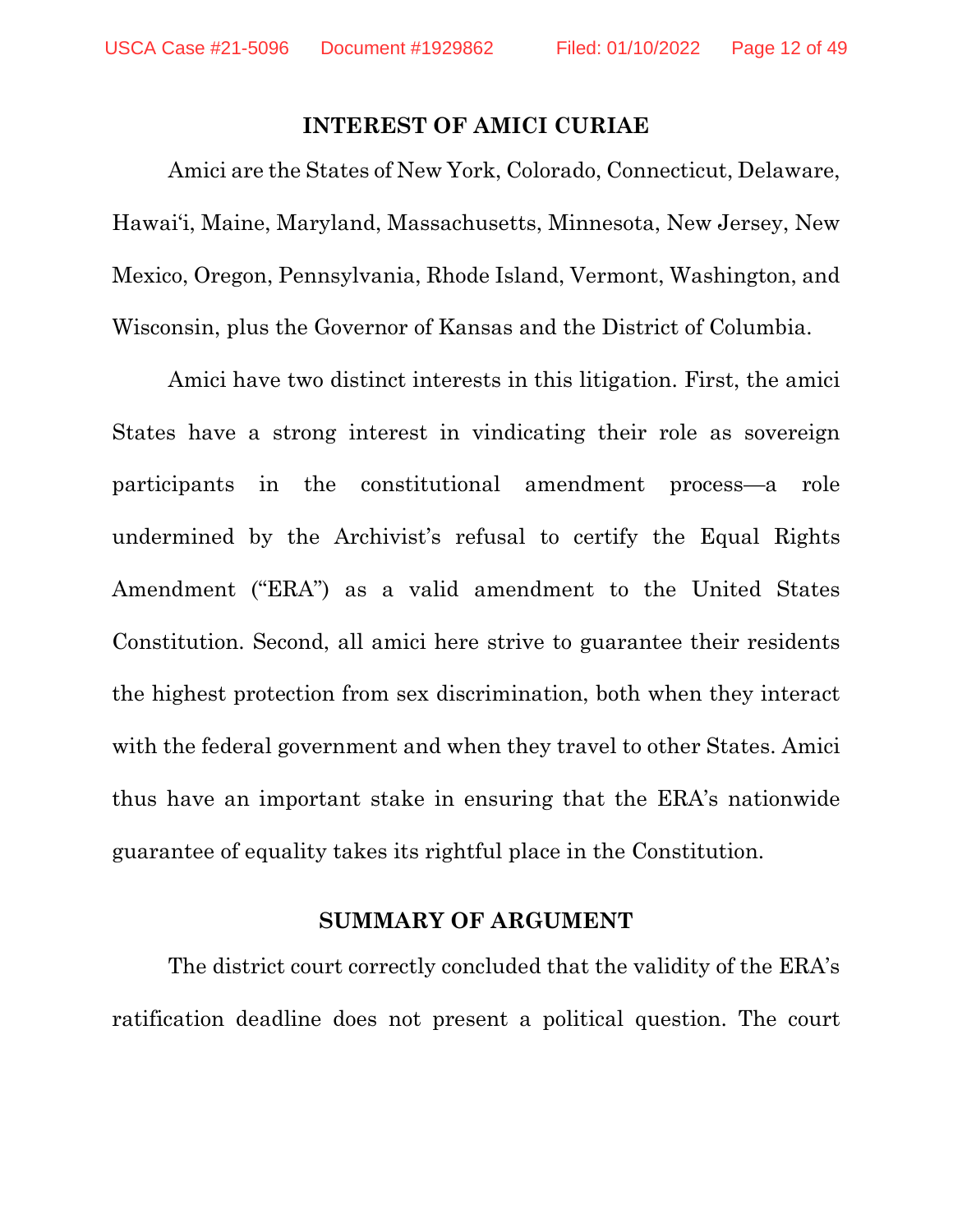erred, however, in holding that plaintiffs lack standing and that they are not entitled to mandamus relief. Amici write to address those two points.

*First*, plaintiffs have standing to seek relief directing the Archivist to publish and certify the ERA as a constitutional amendment. The Archivist's refusal to do so reflects a determination that the ERA, and thus States' ratifying votes, are invalid. Withholding official recognition of the validity of the ERA prevents realization of its benefits, nullifies States' legislative achievements, and undercuts States' constitutional role as equal partners in the amendment process. The relief sought here would redress each of these injuries.

*Second*, on the merits, the requisite thirty-eight States have properly ratified the ERA. The ratifications are valid notwithstanding the supposed seven-year deadline set by Congress. While Congress may have the authority to impose a deadline in the text of a proposed amendment, Congress cannot diminish the States' ratification power by imposing a deadline in a resolution proposing an amendment. Congress's attempt to impose such an external constraint is inconsistent with the original understanding of Article V: both the Framers and the States that originally ratified the Constitution understood Article V to confer on the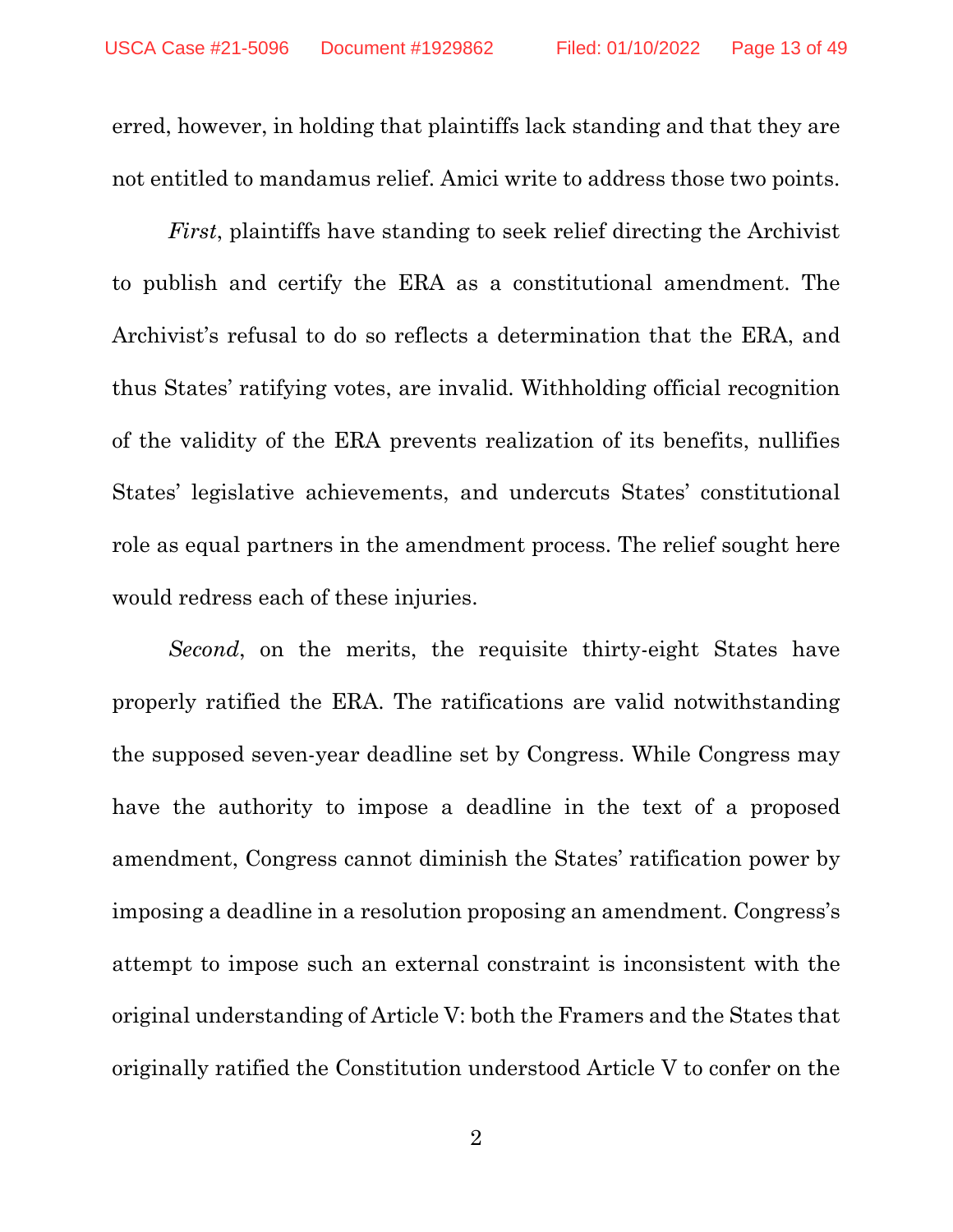States a plenary ratification power with which the federal government could not interfere.

Further, the purported rescissions by six States are ineffective because Article V does not permit States to withdraw ratifications once duly submitted. The text and history of Article V establish that the States' power to ratify an amendment is just that—the power to ratify. Further, there is a longstanding consensus dating back to the Founding that ratifications are final and irrevocable. That consensus was critical not only to the ratification of the Constitution itself, when the States rejected the possibility of conditional ratification of the Constitution, but also to the ratification of the Fourteenth Amendment, whose adoption turned on the rejection of two States' rescission attempts. Any other rule would undermine the finality of the ratification process as the Framers envisioned it.

#### **ARGUMENT**

#### **POINT I**

#### **PLAINTIFFS HAVE STANDING**

The district court held that plaintiffs lack standing because, in its view, the relief sought—the Archivist's publication and certification of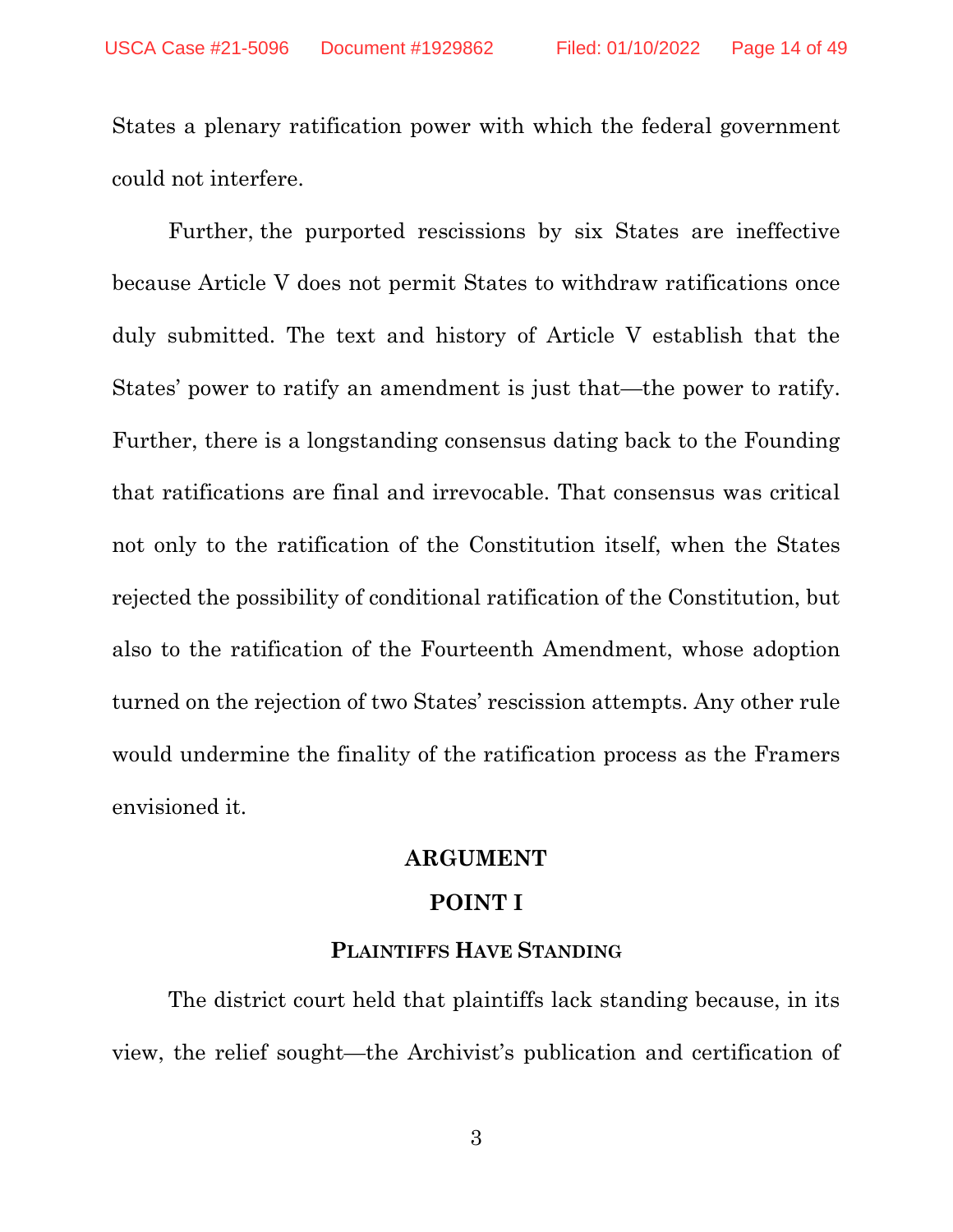the ERA as a constitutional amendment—would avail the ratifying States of nothing. (App.323.) That view is mistaken.

The district court assumed that publication by the Archivist does not affect the amendment's validity, and therefore held that the refusal to publish the amendment did not injure the plaintiffs. (App.323.) But the fact that publication does not itself give an amendment legal effect does not mean that the failure to publish has no impact. As the district court itself recognized, the Archivist's publication of an amendment subsumes a determination that the amendment "has in fact been adopted according to Article V's procedures." (App.337.) The Archivist's refusal to publish the ERA similarly reflects a determination that the ratifying States' legislative acts are invalid. Indeed, the very purpose of the Archivist's refusal to publish the ERA was to delegitimize the amendment by withholding the federal government's official imprimatur, in accordance with the advice of the Office of Legal Counsel. (*See* ECF No. 29-1 at 26.)

To say, as the district court did, that recognition by the Archivist of the ERA's validity through publication would avail the ratifying States of nothing (App.323) is similar to saying that one jurisdiction's

4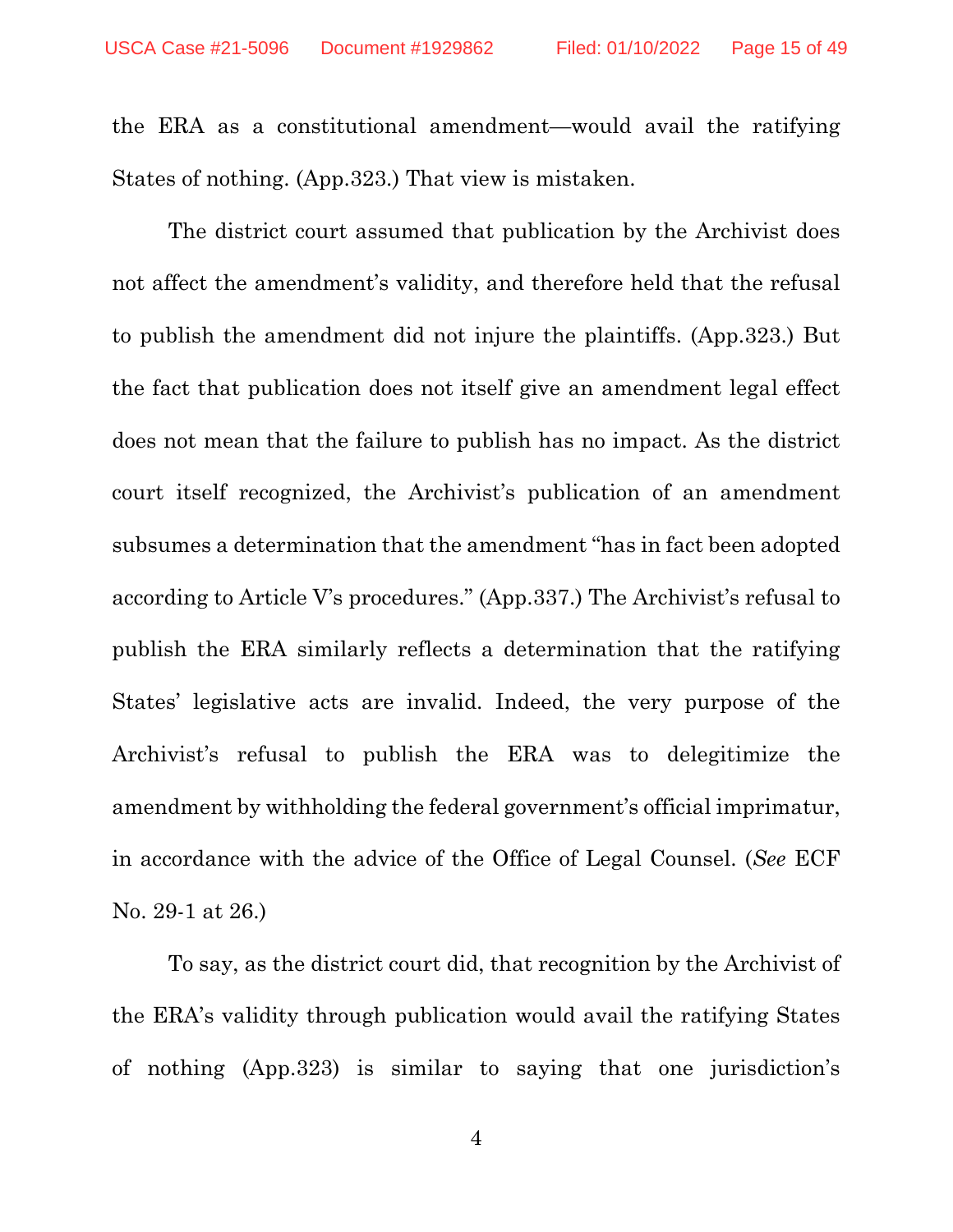recognition of a same-sex marriage lawfully performed in another jurisdiction avails the couple of nothing. But litigation about marriage *recognition*—before States were required to *authorize* same-sex marriage—established the opposite. Tangible and intangible benefits flowed from official recognition of same-sex marriages performed elsewhere, and the withholding of that recognition resulted in concrete injuries that were judicially redressed. For example, in *Martinez v. County of Monroe*, 50 A.D.3d 189, 194 (N.Y. App. Div. 2008), a New York court declared that the plaintiff's Canadian same-sex marriage "was entitled to recognition in New York State," and thereby cleared the way for the provision of spousal healthcare benefits by plaintiff's employer.

Same-sex adoptions have implicated similar recognition concerns. In *Davenport v. Little-Bowser*, 269 Va. 546 (2005), Virginia's high court granted mandamus relief to out-of-state same-sex parents who had validly adopted children born in Virginia; the court held that the Virginia registrar was required to recognize those parental relationships and revise the birth certificates accordingly. By requiring the registrar to recognize the validity of legal actions undertaken elsewhere, the court cleared the way for the realization of attendant benefits.

5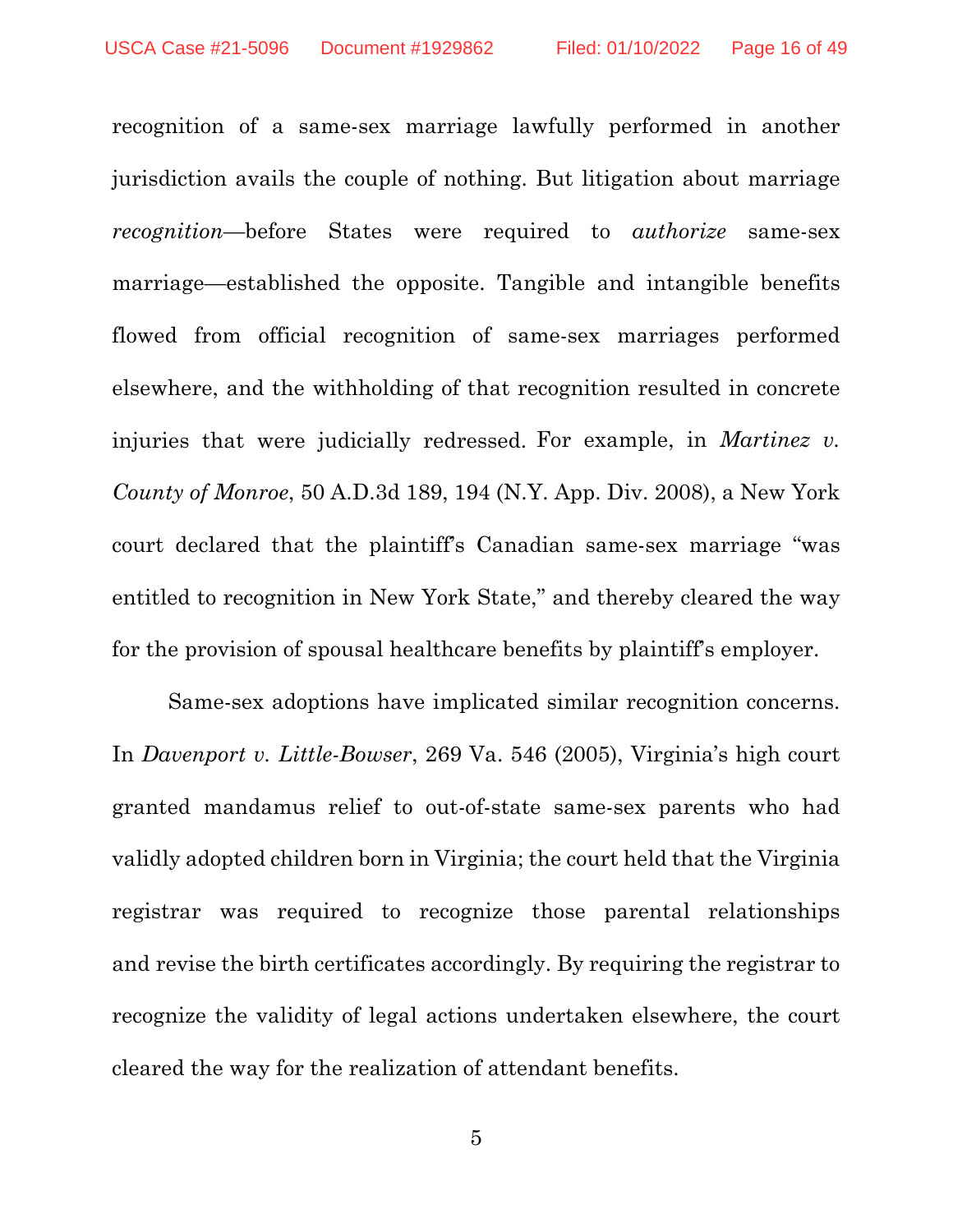By declining to recognize the ERA, the Archivist does not directly withhold benefits that should flow from it; he does, however, signal to other government actors—federal and state—that they are free to reject the validity of the ERA and its attendant benefits. As in *Martinez* and *Davenport*, mandamus relief here would clear the way for realizing those benefits.

Withholding recognition of the ERA's validity also injures the ratifying States, whose votes have been ignored. Just as the plaintiff senators in *Coleman v. Miller,* 307 U.S. 433, 438 (1939), had a "plain, direct and adequate interest in maintaining the effectiveness of their votes," amici States have that same interest in maintaining the effectiveness of their ratification votes. Ignoring those ratification votes undercuts States' constitutionally mandated role as an equal partner in the amendment process. *See* Point II.C, *infra.* These are all concrete, redressable injuries.

#### **POINT II**

#### **CONGRESS LACKED AUTHORITY TO IMPOSE A RATIFICATION DEADLINE IN ITS JOINT RESOLUTION PROPOSING THE ERA**

The district court erroneously held that Congress could impose a ratification deadline on the States in its joint resolution proposing the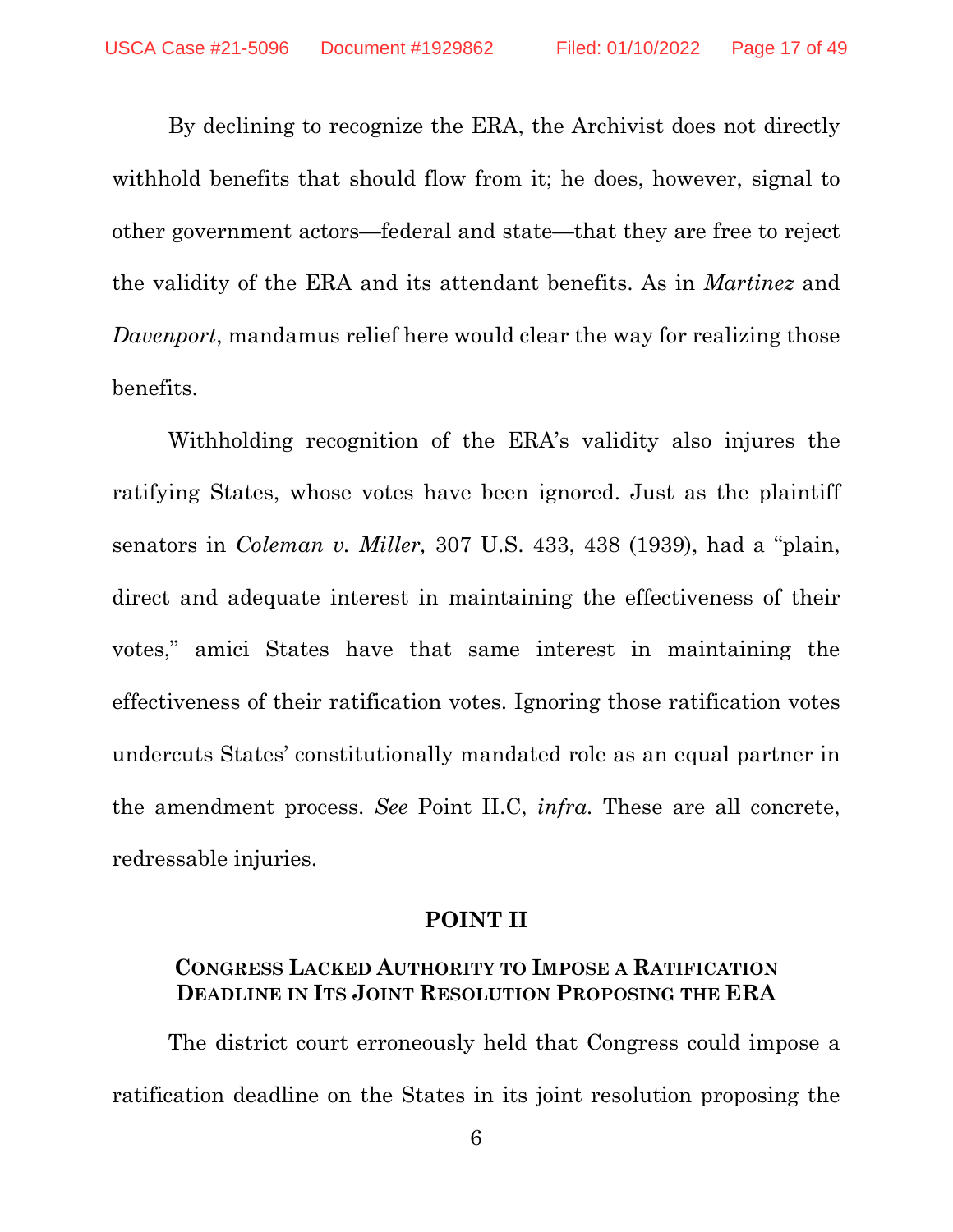ERA. While Congress's Article V authority to "propose amendments" may permit inclusion of effective-date language in the text of an amendment, it does not authorize the enactment of separate provisions imposing temporal conditions on the ratification process. Because the ERA's deadline is set forth in a separate provision—the joint resolution—it is unauthorized by the text of Article V and is also inconsistent with the original understanding of Article V, as reflected in its structure, its history, and congressional practice for the first two centuries of our nation's history.

#### **A. The Deadline Is Not Authorized by Article V's Text.**

Article V sets forth a simple procedure for the Constitution's amendment, in language that "is clear in statement and in meaning, contains no ambiguity, and calls for no resort to rules of construction." *United States v. Sprague*, 282 U.S. 716, 730 (1931). It provides that a proposed amendment "shall be valid to all intents and purposes, as part of this Constitution, when ratified by the legislatures of three fourths of the several states." U.S. Const., art. V. Article V thus unambiguously defines "when" a proposed amendment becomes part of the Constitution: "when ratified." This open-ended temporal language imposes no deadline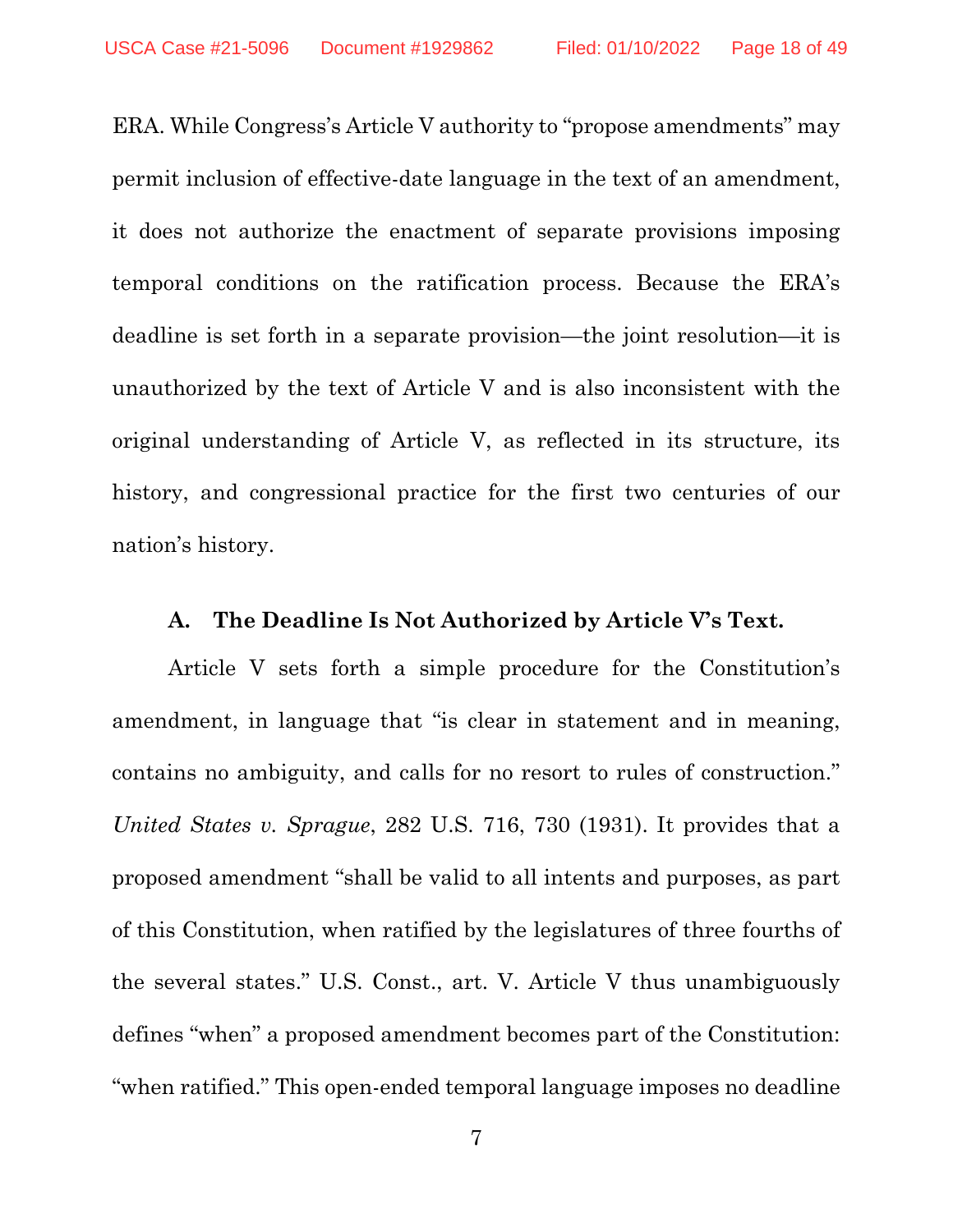on the state ratification process.

In the resolution proposing the ERA, Congress quoted verbatim from Article V, but then added the clause "within seven years from the date of its submission by the Congress." 86 Stat. 1523 (1972). Congress thus imposed a restriction that is unauthorized by constitutional text. Under the circumstances presented here—when ratification does *not* occur within seven years—the language in Article V is satisfied, while the temporal condition added by Congress is not. Congress thus improperly altered the method fixed by the Constitution. *Hawke v. Smith*, 253 U.S. 221, 227 (1920).

#### **B. The Deadline Undermines the Framers' Deliberate Choice of an Amendment Process Without Time Constraints.**

The ERA's ratification deadline undermines the Framers' intent to create an amendment process free of time constraints. That intent is confirmed by comparing Article V with the alternative models of constitutional amendment that existed at the time of the founding.

When the federal Constitution was drafted in 1787, eight of the thirteen state constitutions then in existence contained amendment

8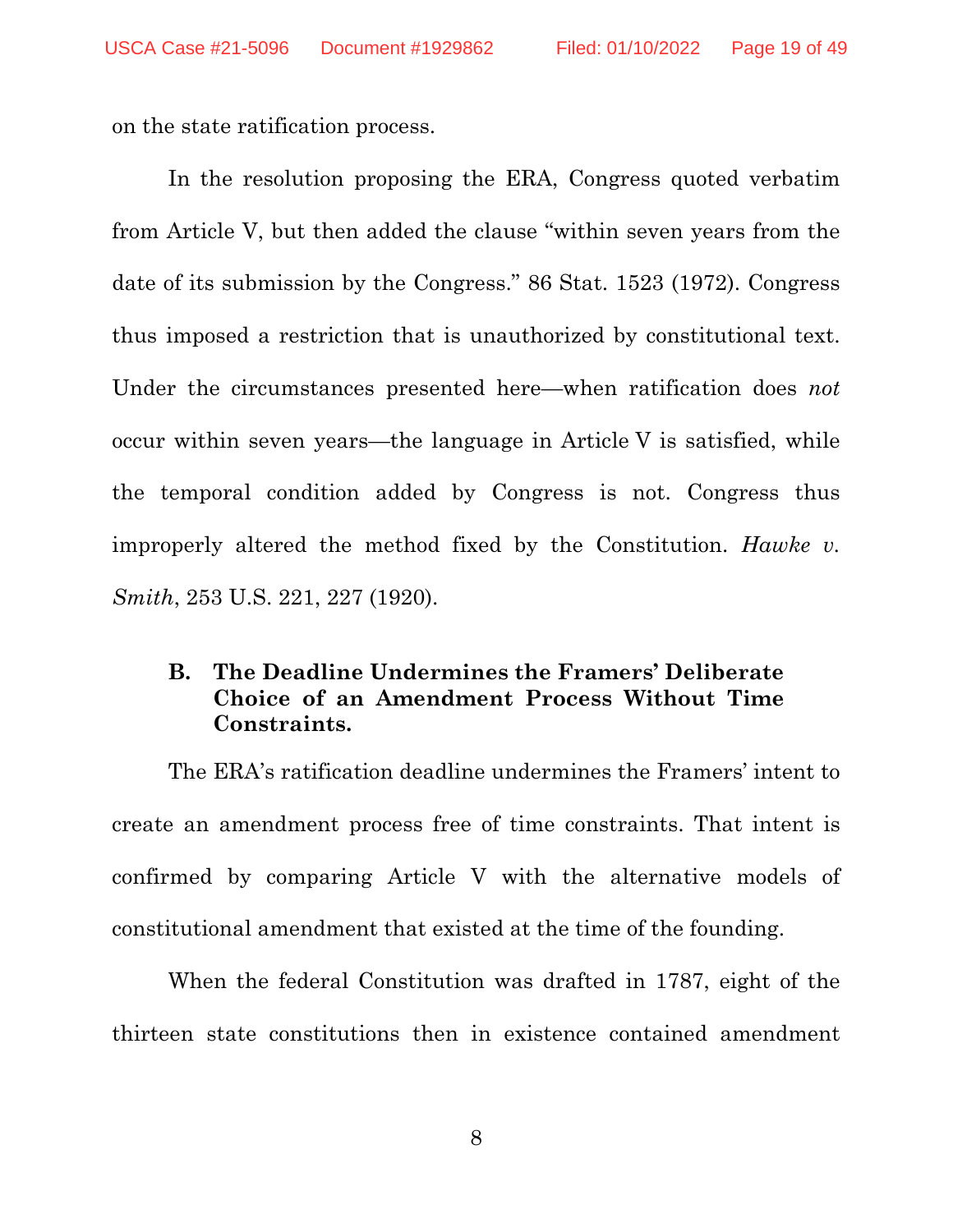provisions[.1](#page-19-0) These constitutions were among the first written constitutions in the world to set forth the process for their own amendment; they therefore provided prominent models for the Framers. *See* Ralph Martig, Amending the Constitution, 35 Mich. L. Rev. 1253, 1253-55 (1937); *see also* Lester Orfield, The Amending of the Federal Constitution 1-2 (1942). Of the eight state constitutions that contained amendment provisions, all but two imposed specific timelines on various aspects of the process. The Framers nonetheless rejected the dominant model, opting instead for an amendment provision that allowed the process to unfold without any time constraints.

Three States (Pennsylvania, Vermont, and Maryland) expressly limited the time between an amendment's proposal and its adoption, as Congress sought to do in proposing the ERA. Under the Pennsylvania Constitution of 1776, the Council of Censors—a body that sat periodically to review the constitutionality of state laws—could propose a constitutional amendment to be voted on at a convention "within too [sic]

<span id="page-19-0"></span><sup>1</sup> Del. Const. of 1776, art. 30; Ga. Const. of 1777, art. LXIII; Md. Const. of 1776, LIX; Mass. Const. of 1780, pt. 2, ch. 6, art. X; N.H. Const. of 1784, pt. 2; Pa. Const. of 1776, § 47; S.C. Const. of 1778, XLIV; Vt. Const. of 1777, ch. 2, XLIV.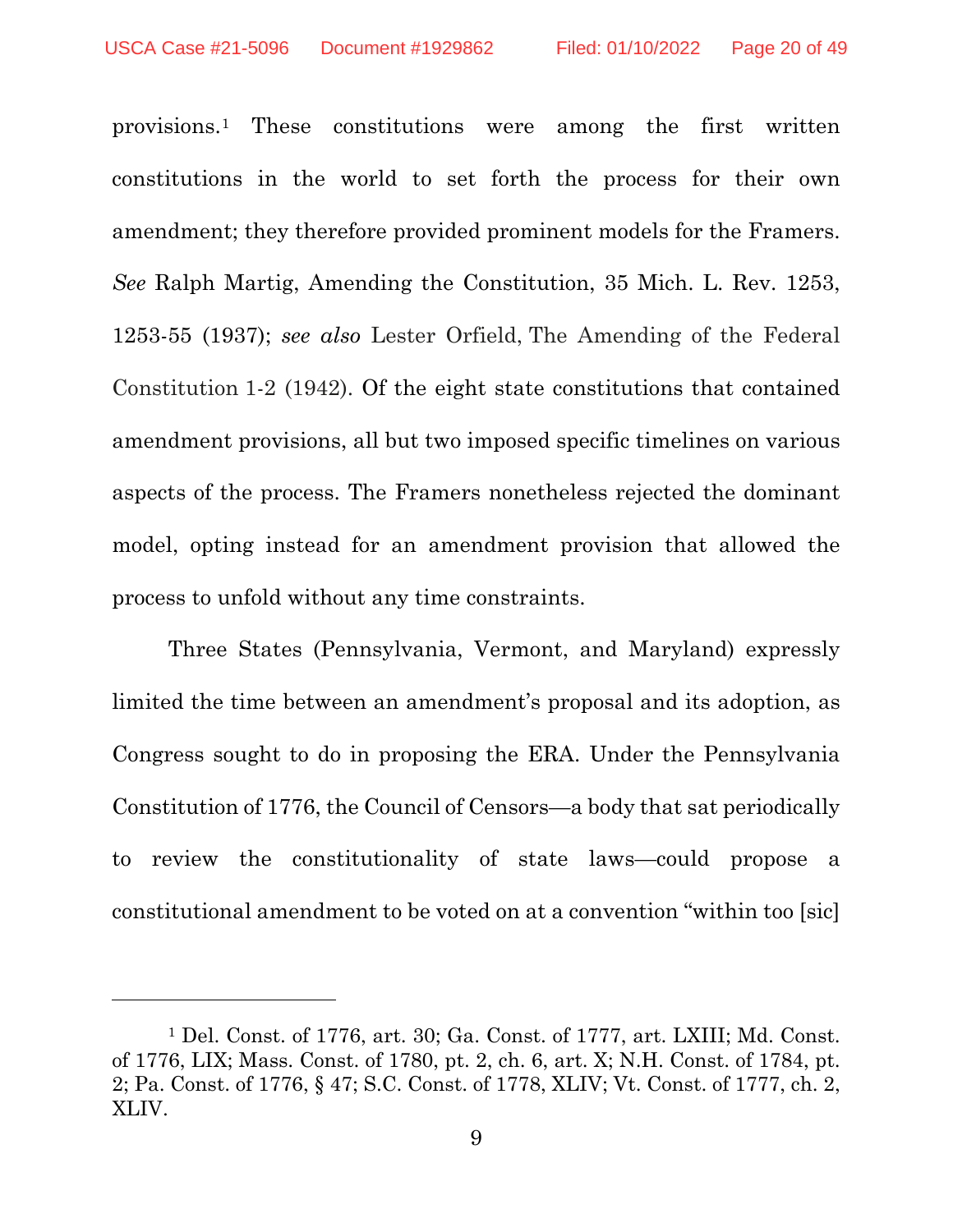years after their sitting." Pa. Const. of 1776, § 47. A proposed amendment could thus remain pending for at most two years. The Vermont Constitutions of 1777 and 1786 contained a nearly identical amendment provision. Vt. Const. of 1777, ch. 2, XLIV; Vt. Const. of 1786, ch. 2, XL. Under the Maryland Constitution of 1776, an amendment proposed by the General Assembly would not be adopted unless confirmed by that body "after a new election of Delegates, in the first session after such new election." Md. Const. of 1776, LIX. Because delegates were elected annually in October and the General Assembly convened at least annually in November, *id.* at IV, XXIII, a period of at most thirteen months—from October to the following November—could elapse between an amendment's proposal and its ultimate adoption.

Three additional States (New Hampshire, Massachusetts, and South Carolina) imposed deadlines on other aspects of their amendment processes. *See* N.H. Const. of 1784, pt. 2 (constraining time for *proposing* amendments, but not *adopting* proposed amendments); Mass. Const. of 1780, pt. 2, ch. 6, art. X (same); S.C. Const. of 1778, XLIV (imposing deadline on time that could elapse between amendment's adoption and its effective date).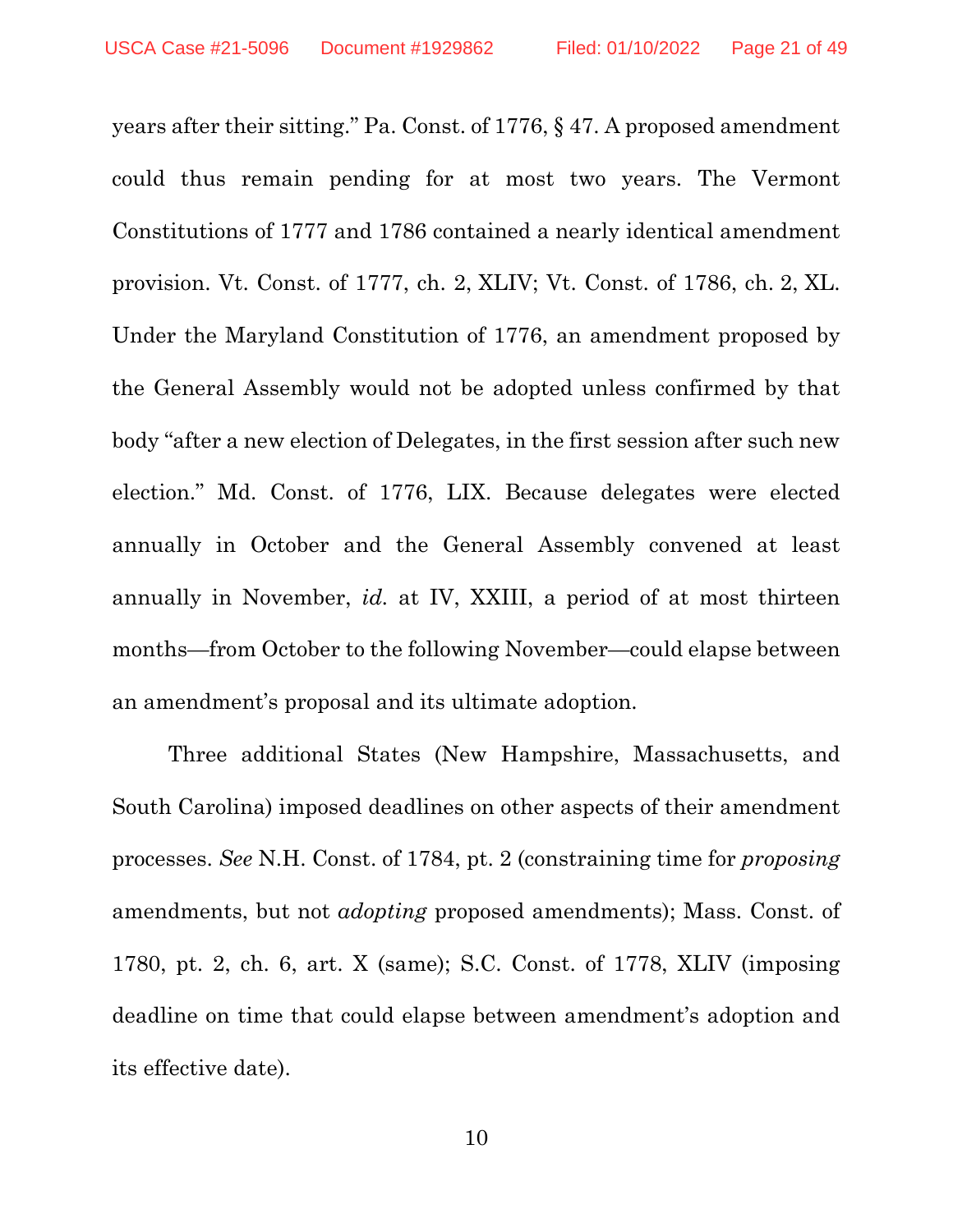The two remaining States, Delaware and Georgia, imposed no timeline on any aspect of their amendment processes. The Delaware Constitution of 1776 provided: "No other part of this constitution shall be altered, changed, or diminished without the consent of five parts in seven of the assembly, and seven members of the legislative council." Del. Const. of 1776, art. 30. The Georgia Constitution of 1777 provided that no alteration could be made unless petitions for a convention were presented by a majority of counties and signed by a majority of voters in each county. Ga. Const. of 1777, art. LXIII.

In crafting Article V, the Framers opted against following either of the state constitutional models that imposed time limits on the proposal or adoption of amendments—or, indeed, to temporally limit any other aspect of the amendment process (other than a now-obsolete limit on the adoption, before 1808, of an amendment that would interfere with the slave trade or impose direct taxes).[2](#page-21-0) Instead, the Framers opted for an amendment provision that, like that of Delaware and Georgia, contemplated no time limit for either aspect of the process. This

<span id="page-21-0"></span><sup>2</sup> *See* U.S. Const., art. V ("[N]o amendment which may be made prior to the year one thousand eight hundred and eight shall in any manner affect the first and fourth clauses in the ninth section of the first article.").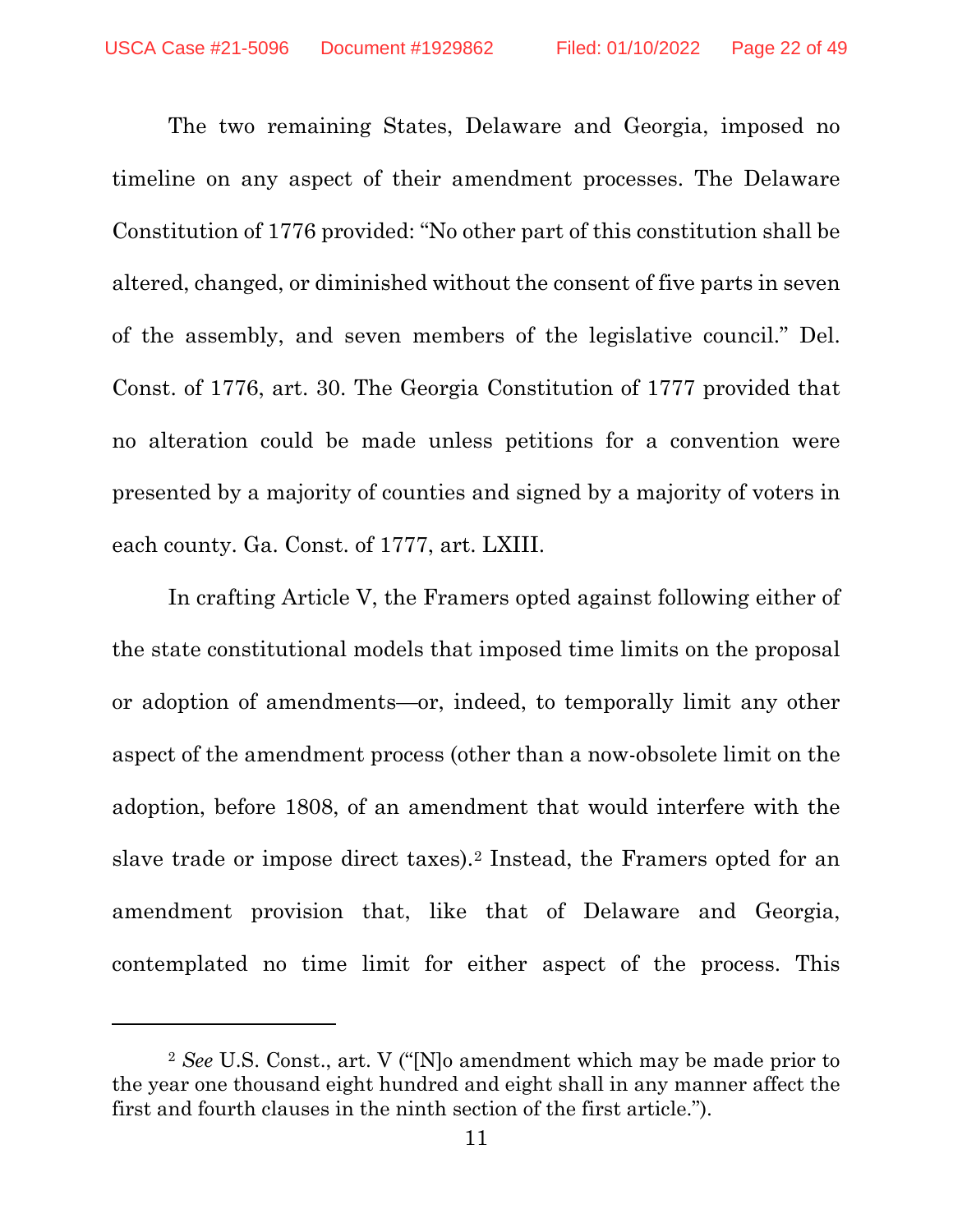deliberate choice reflects an intent not to impose any fixed time limit either on Congress in crafting a proposed amendment or on States in deciding whether to ratify the amendment.

That intent is similarly reflected in subsequent attempts by Congress, all unsuccessful, to amend Article V to include precisely such time constraints. One prominent proposal, known as the Wadsworth-Garrett Amendment, would have created a process analogous to that specified in the Maryland Constitution of 1776 discussed above. It would have prevented a State's ratification until at least one branch of the state legislature had been elected since Congress's submission of the amendment to the States for ratification, and required that ratification occur within six years of congressional submission, among other requirements. H. J. Res. 68, 68th Cong., 2d Sess., 66 Cong. Rec. 2152-61 (1925); S. J. Res. 4, 68th Cong., 1st Sess., 65 Cong. Rec. 4488-98 (1924); H. J. Res. 69, 67th Cong., 1st Sess., 61 Cong. Rec. 575 (1921). And Congress considered, but declined to advance, many other proposals that would have imposed constraints on the timing and procedure of the State ratification process. *See* Martig, *supra*, at 1277-83. The fact that Congress considered an amendment of Article V necessary to authorize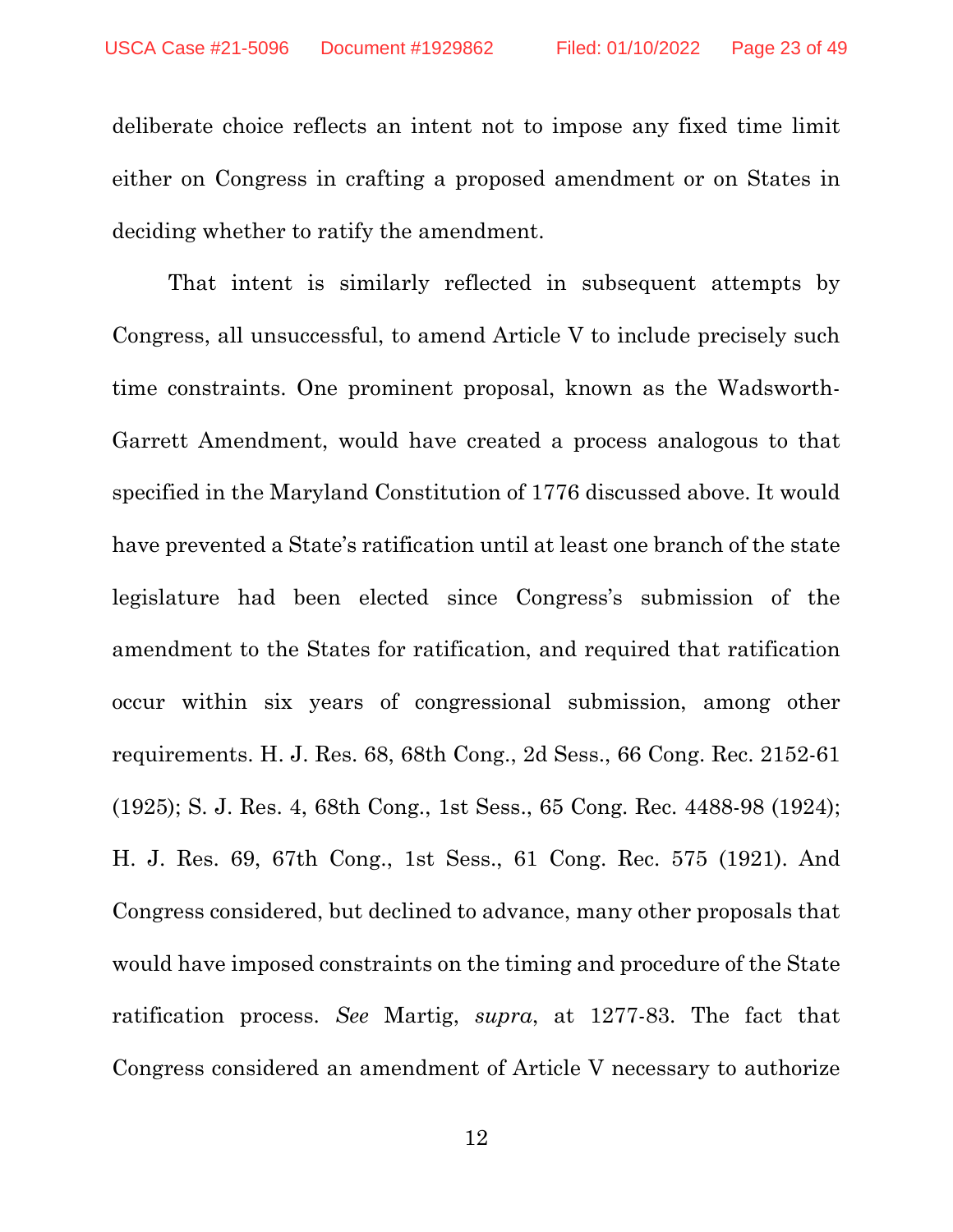the imposition of constraints on the state ratification process reflects an understanding that Article V, as drafted by the Framers, contains no such constraints.

#### **C. The Deadline Disrupts Article V's Careful Balancing.**

The seven-year deadline that Congress purported to impose on the ERA's ratification disrupts the careful balance that the Framers struck in crafting Article V, in two important respects.

*First*, the deadline upsets the careful balance between state and federal power. The Framers sought to create an amendment process that would be "neither wholly national nor wholly federal." The Federalist No. 39 (Madison). The Framers thus empowered Congress to "propose amendments" and to choose "one or the other mode of ratification"—by state legislatures or conventions—while they empowered the States to demand "a convention for proposing amendments" and to ratify amendments, whether proposed by Congress or a convention. U.S. Const., art. V. In assigning these coordinate roles, the Framers sought to avoid giving Congress too much control over the amendment process, lest it "abuse their power, and refuse their consent" to necessary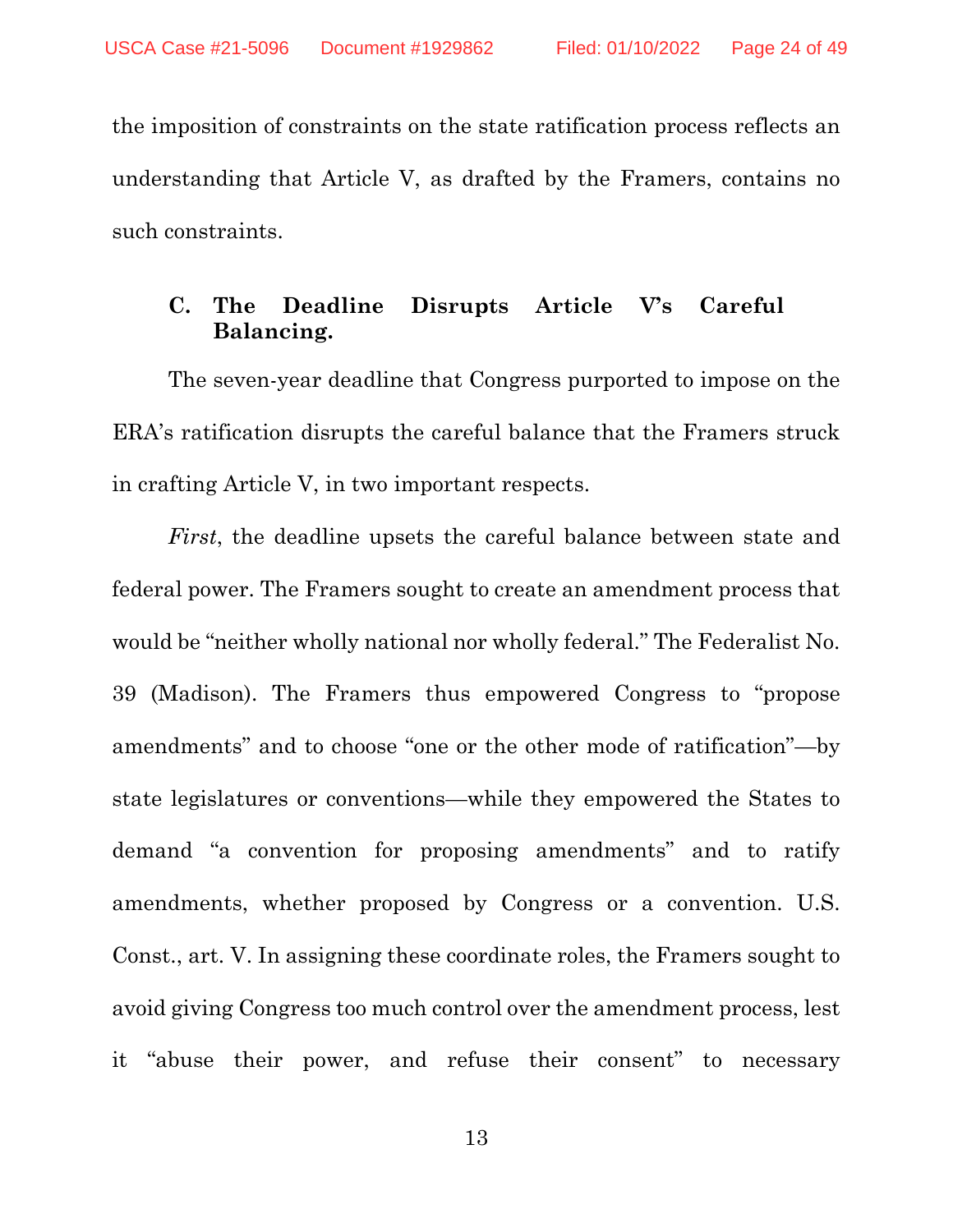amendments. 1 The Records of the Federal Convention of 1787, at 202- 03 (Max Farrand ed., 1937) ("Farrand") (George Mason). Indeed, earlier versions of Article V gave Congress no role in the amendment process at all, *see id.* at 121-22, 194; 2 Farrand at 148, 159, 174, an approach that had broad support until Gouverneur Morris and Alexander Hamilton successfully advocated for a balanced approach giving Congress and the States co-equal roles. 2 Farrand at 464-68, 558-59.

The ERA's ratification deadline disrupts this careful balance of power by allowing Congress to curtail the ratification power reserved to the States. That power includes the ability to decide the timing and other basic logistics of ratification. *See Dyer v. Blair*, 390 F. Supp. 1291, 1304 (N.D. Ill. 1975) (holding that Illinois had authority to decide whether ratification by its legislature required simple majority or supermajority). Allowing Congress to usurp the States' control over the ratification process would undermine the Framers' intent to create an amendment process that protects the States from an overreaching federal government.

*Second*, giving effect to the deadline would upset the equally careful balance that the Framers sought to achieve between "that extreme

14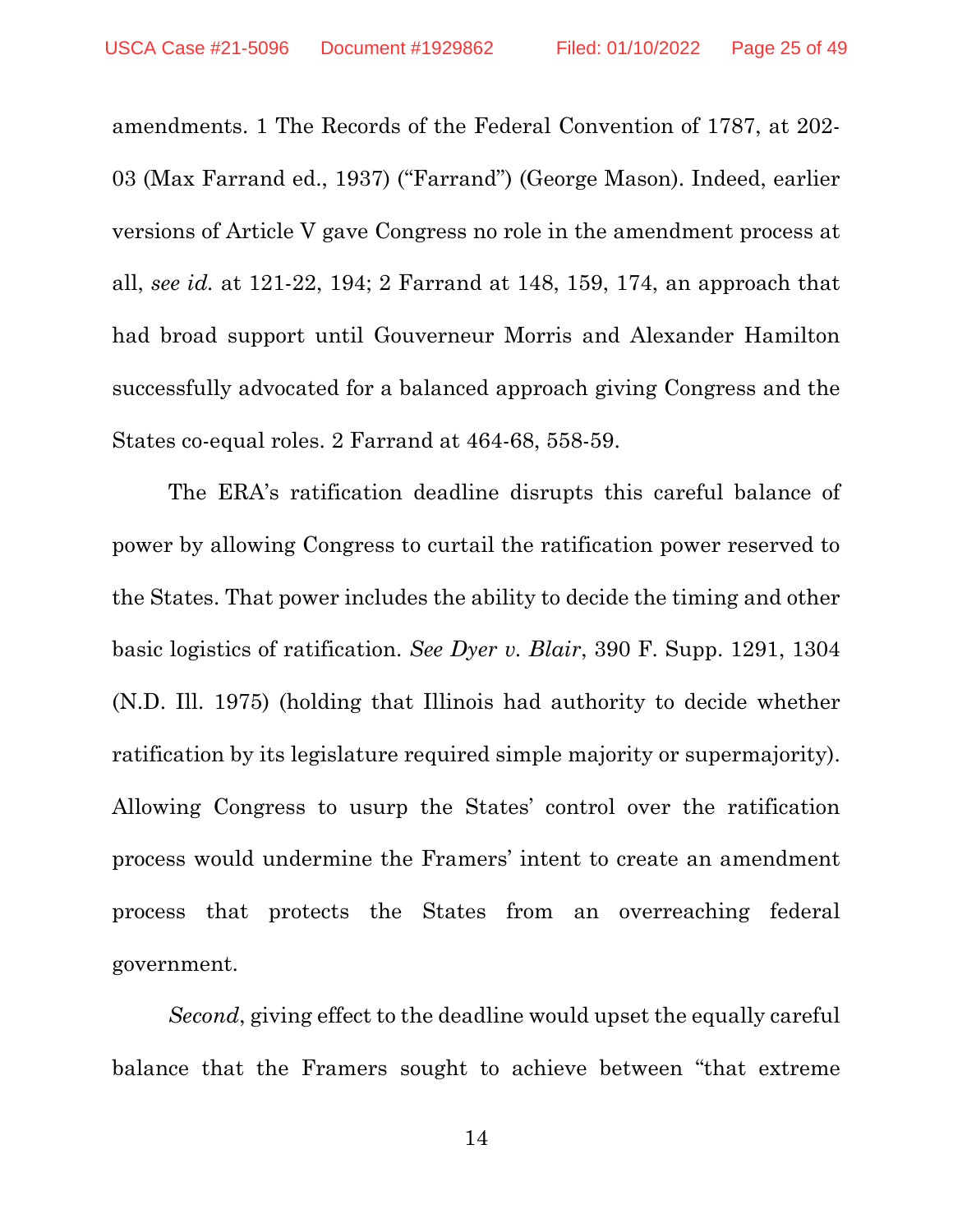facility, which would render the Constitution too mutable; and that extreme difficulty, which might perpetuate its discovered faults." The Federalist No. 43 (Madison). That balance is embodied in Article V's supermajority provisions, which require that Congress (or the States) propose amendments by two-thirds supermajorities and that a threequarters supermajority of the States ratify proposed amendments. These requirements "secur[e] deliberation and consideration before any change can be proposed" or ratified, *Hawke*, 253 U.S. at 226, without unduly impeding the ratification process. The Framers were keen to avoid the major flaw of the Articles of Confederation, whose amendment clause required unanimous consent among the States, making amendments nearly impossible. *See* Articles of Confederation of 1781, art. XIII, ¶ 1. As Hamilton explained, "It had been wished by many and was much to have been desired that an easier mode for introducing amendments had been provided." 2 Farrand at 558.

The ERA's ratification deadline upsets the Framers' balance between ease and difficulty of amendment by imposing a hurdle in the amendment process absent from Article V's precise framework. It is difficult enough to meet Article V's demanding supermajority

15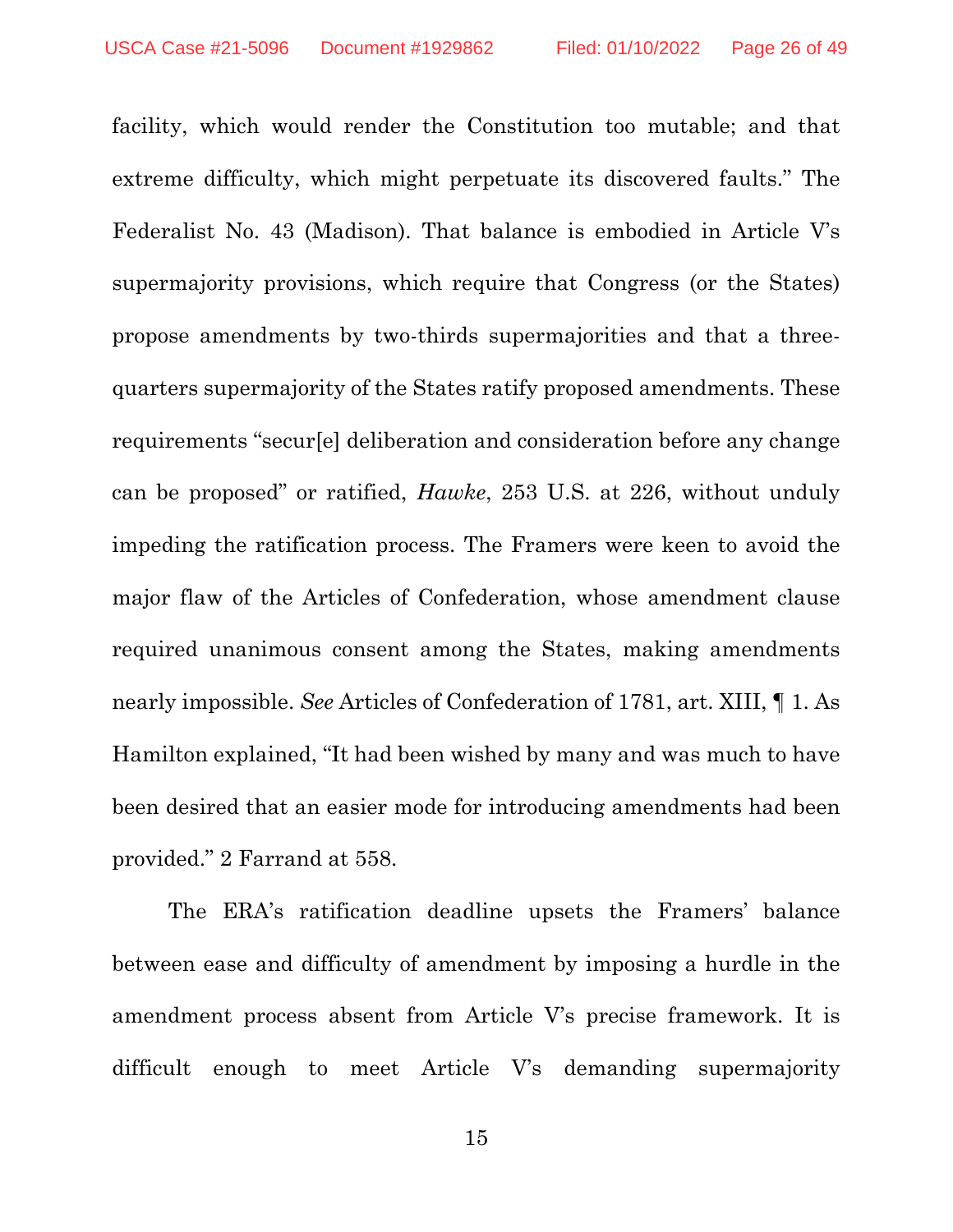requirements, which the Framers understood as a bulwark against the hasty adoption of constitutional amendments. Limiting the time in which those supermajorities must be achieved imposes a layer of difficulty that the Framers did not intend—nor could they have, since "[a] ratification process involving fifty legislatures and requiring affirmative action by thirty-eight is more complex than anything foreseen by the framers in 1787." Walter Dellinger, The Legitimacy of Constitutional Change, 97 Harv. L. Rev. 386, 421 (1983).

The history of the ERA demonstrates the importance of "deliberation and consideration" in this complex process. *Hawke*, 253 U.S. at 226. Congress deliberated for nearly five decades, before finally passing a joint resolution proposing the ERA in 1972. (*See* App.80-82.) It took almost an identical amount of time, from 1972 to 2020, for thirtyeight States to ratify the amendment. (*See* App.82-86.) In curtailing the period of deliberation that Article V affords States, Congress not only usurps the States' ratification power; it also tips the scales toward that "extreme difficulty" in effectuating constitutional change that the Framers sought to avoid. The Federalist No. 43 (Madison).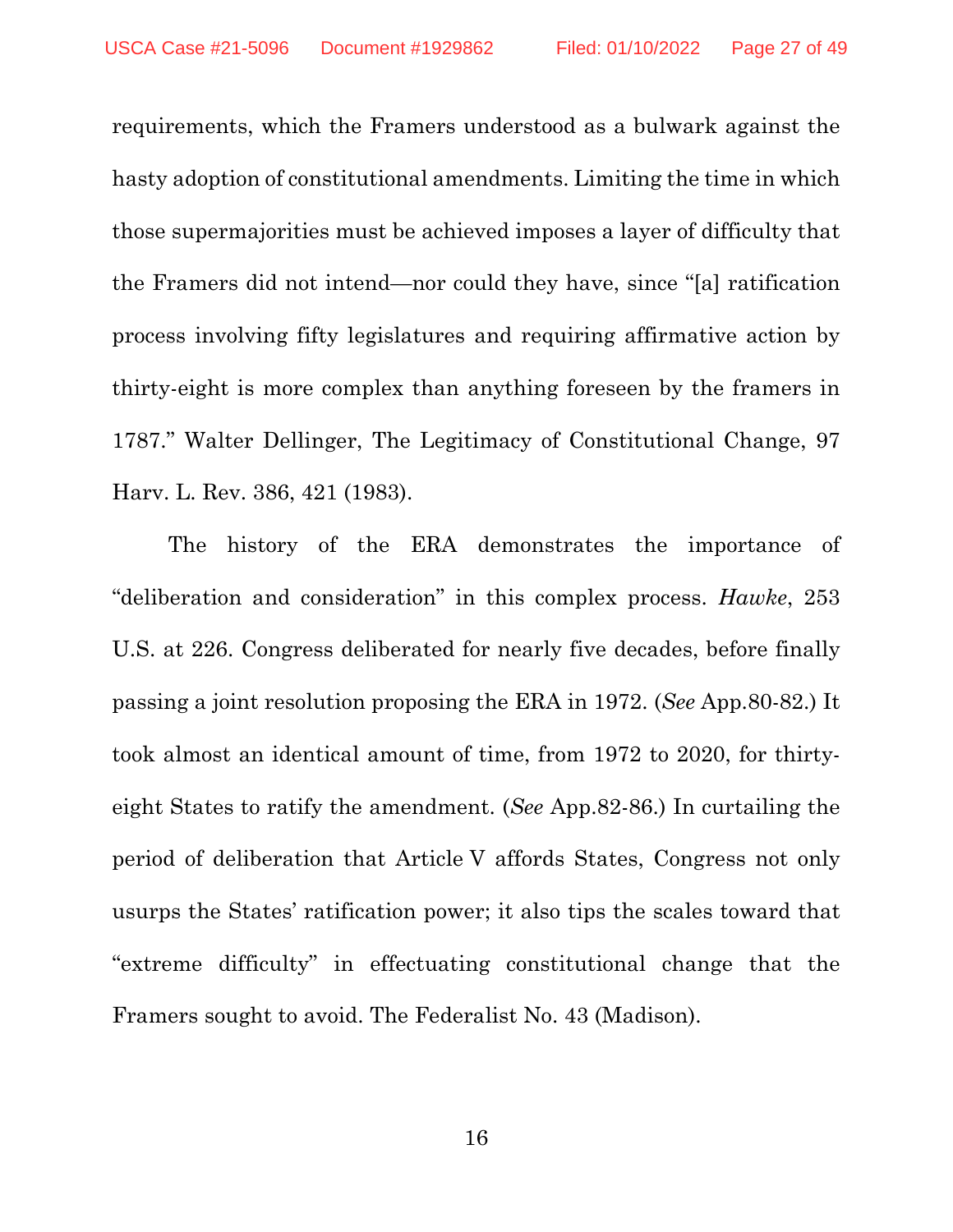Indeed, as the Supreme Court has recognized, "[i]t is not the function of courts or legislative bodies, national or state, to alter the method [of amendment] which the Constitution has fixed." *Hawke*, 253 U.S. at 227. The Court in *Hawke* rejected an attempt to graft an additional ratification prerequisite onto Article V, holding that the Ohio Constitution's allowance of a popular referendum on the legislature's ratification of a proposed amendment was inconsistent with Article V's precise language and design. *Id.* at 225-27. The seven-year ratification deadline at issue here suffers from the same defect: it imposes an additional constraint on the ratification process that is absent from and inconsistent with Article V.

### **D. The Deadline Undermines the Original States' Understanding of Article V When They Ratified the Constitution.**

Allowing Congress to impose additional constraints on the constitutional amendment process would also undermine the understanding of Article V that prevailed among the States when they ratified the federal Constitution.

After the Framers drafted the Constitution, the original thirteen States each held a convention to decide whether to ratify it. Under Article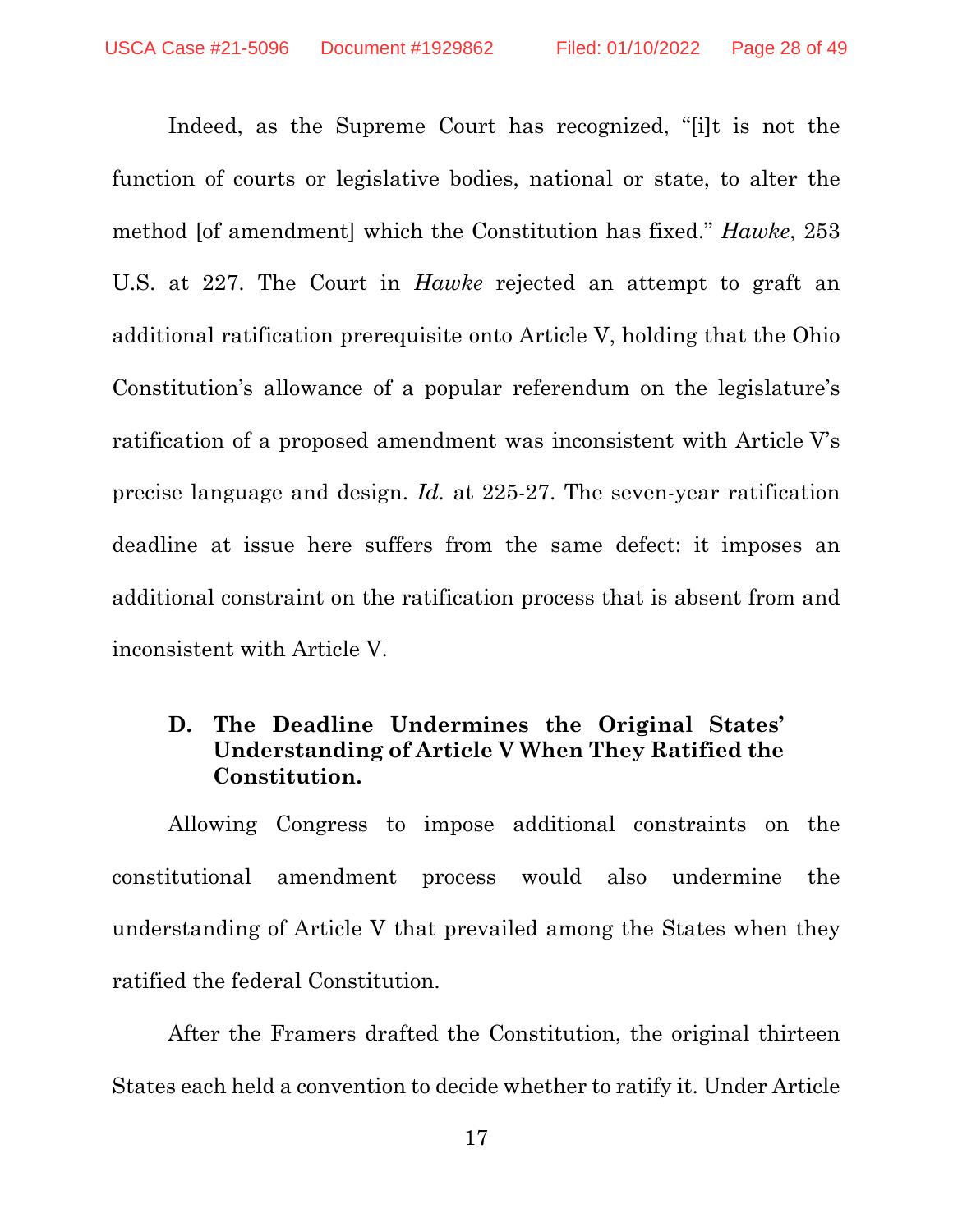VII of the Constitution, the Constitution would be adopted if ratified by at least nine of the thirteen States. The outcome of the ratification process was far from certain. In several States, an influential faction of Anti-Federalist delegates vehemently opposed the Constitution as drafted, particularly because it lacked a bill of rights. *See generally*  Pauline Maier, Ratification (2010); 1 Joseph Story, Commentaries on the Constitution of the United States 191-205 (1833).

Many of those delegates were persuaded to support the Constitution only because Article V provided the States a clear mechanism for curing the Constitution's defects without undue interference from the national government. For example, in Massachusetts, where the Federalists' narrow victory lent critical momentum to the ratification process, a prominent Anti-Federalist named Charles Jarvis declared that Article V was responsible for his ultimate decision to support unconditional ratification of the Constitution. Jarvis explained that, while he had deep reservations about other aspects of the Constitution, Article V "has been a resting place, on which I have reposed myself in the fullest security, whenever a doubt has occurred, in considering any other passage in the proposed Constitution."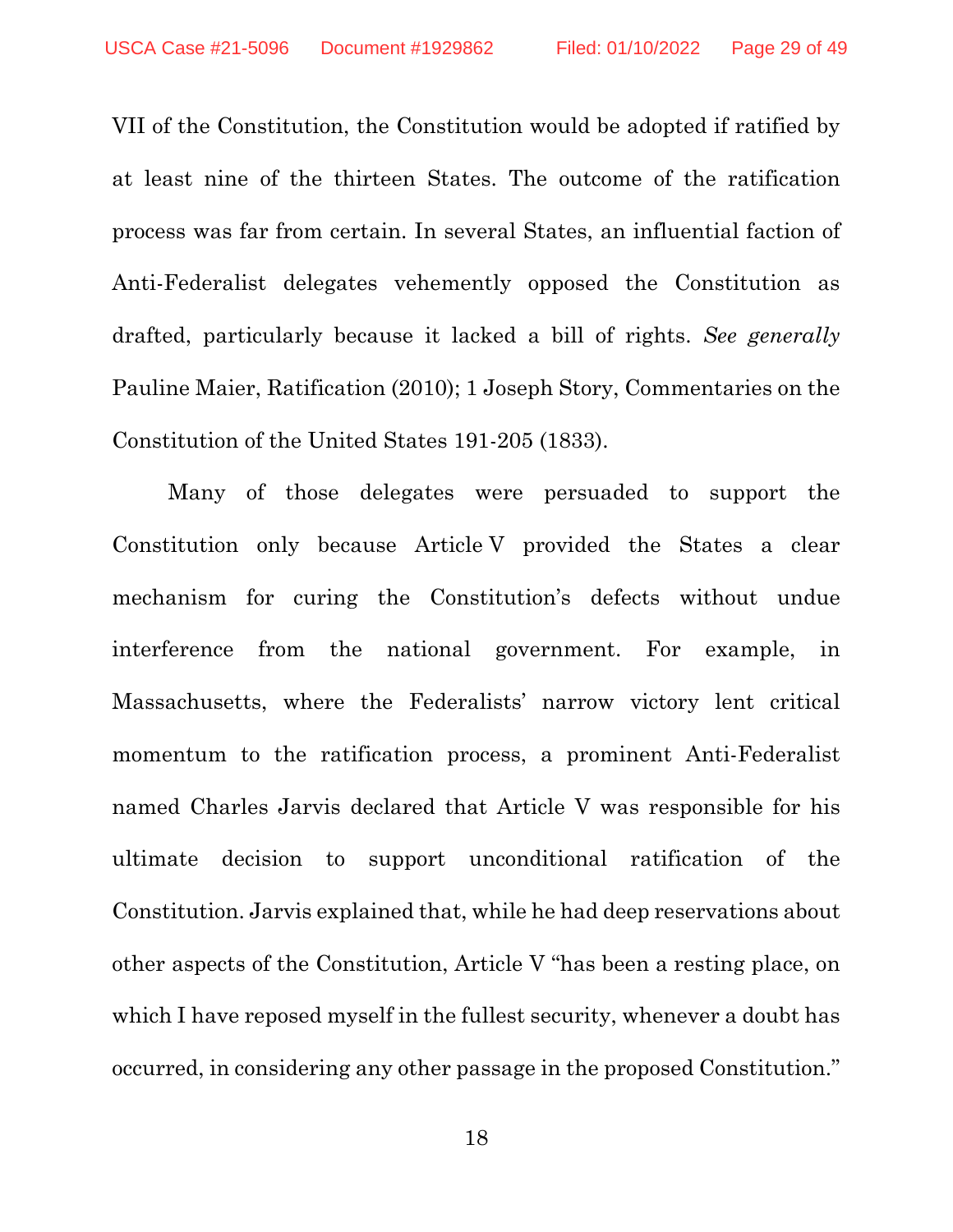Article V, he explained, furnished "an adequate provision for all the purposes of political reformation," allowing the States to temper the federal government if it became "too severe" and to reinvigorate it if it became "too languid." 6 The Documentary History of the Ratification of the Constitution ("DHRC") 1374 (Jensen & Kaminski eds.), *available at* https://search.library.wisc.edu/digital/aconstitution.

Many other delegates expressed a similar understanding of the States' plenary authority under Article V. Throughout the ratification debates, "[w]henever the Anti-Federalists criticized the [Constitution] and urged a vote against ratification, the Federalists relied on Article V as their trump card." Greg Abbott, The Myths and Realities of Article V, 21 Tex. Rev. L. & Pol. 1, 13 (2016). The Federalists emphasized the States' "primary role in the Article V process—a particularly powerful retort given that the principal source of Anti-Federalists' criticisms was that the Constitution did too little to protect states' rights." *Id.* at 14. For instance, a Massachusetts delegate relied on Article V to address the concern that "Congress will have it in their power to make what laws they please, and what alterations they think proper in the constitution, after the people have adopted it." 5 DHRC at 512. The delegate explained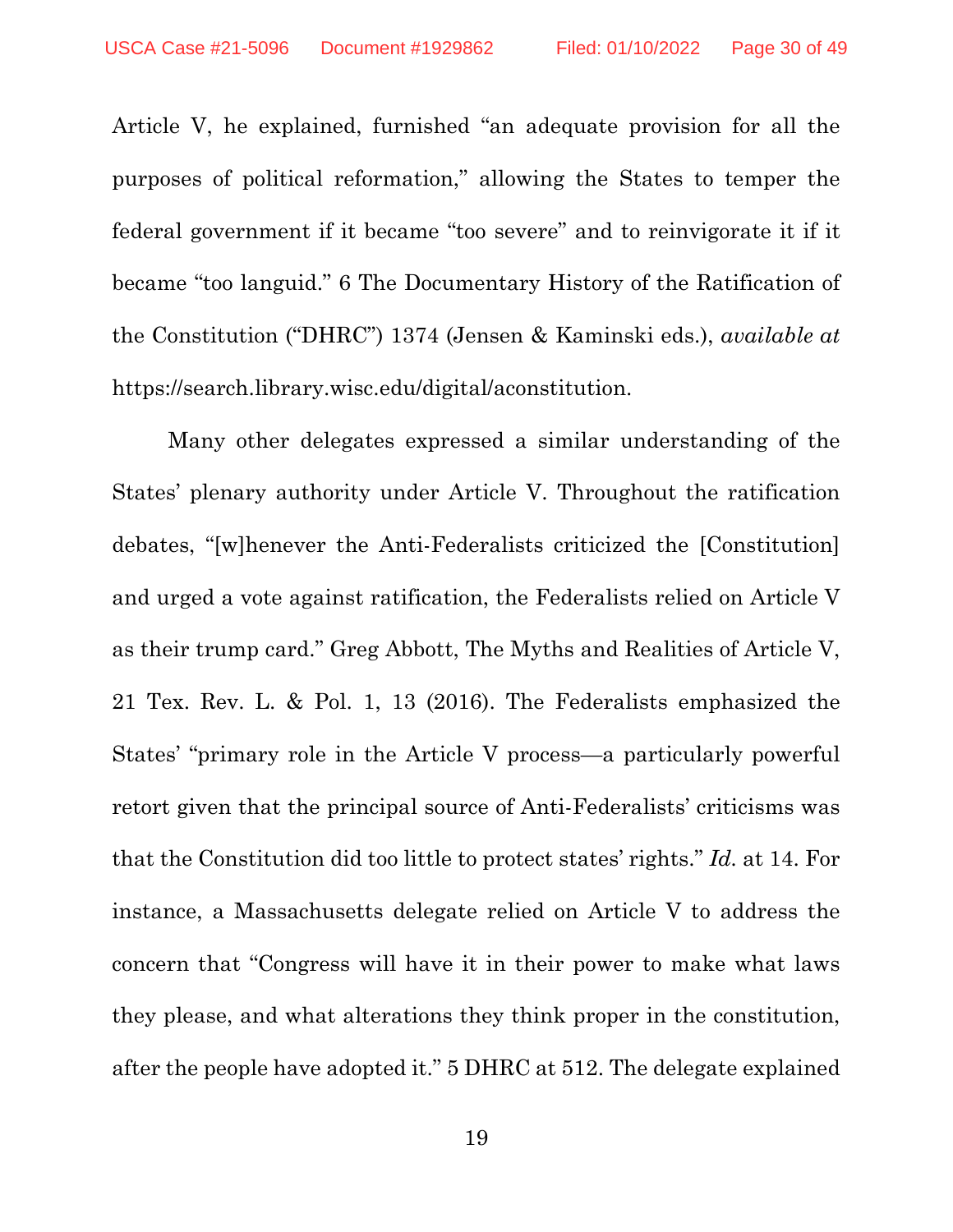that "[t]he Constitution expressly says, that any alteration in the constitution must be ratified by three fourths of the States." *Id.* And after explaining that the States also had the authority to propose amendments by calling for a constitutional convention, the delegate concluded: "If this article does not clearly demonstrate that all power is in the hands of the people, then the language by which we convey our ideas, is shockingly inadequate to its intended purpose." *Id.*

In response to an important Anti-Federalist essay, the Federalists published an essay during the Massachusetts ratification debates that underscored that Article V imposes no "limitation of time" on the amendment process, thus providing a greater "degree of liberty" than the amendment provision of their own state constitution: "For the citizens of this Commonwealth are only permitted *at a given time* to revise their Constitution and then only if two thirds are agreed; but in the other case, the citizens of the United States can do it, *without any limitation of time*." 4 DHRC 182 (emphases added).

Similarly, to counter Anti-Federalist arguments in New York, a prominent Pennsylvanian Federalist, Tench Coxe, wrote to the New York Convention explaining that "if three fourths of the state legislatures or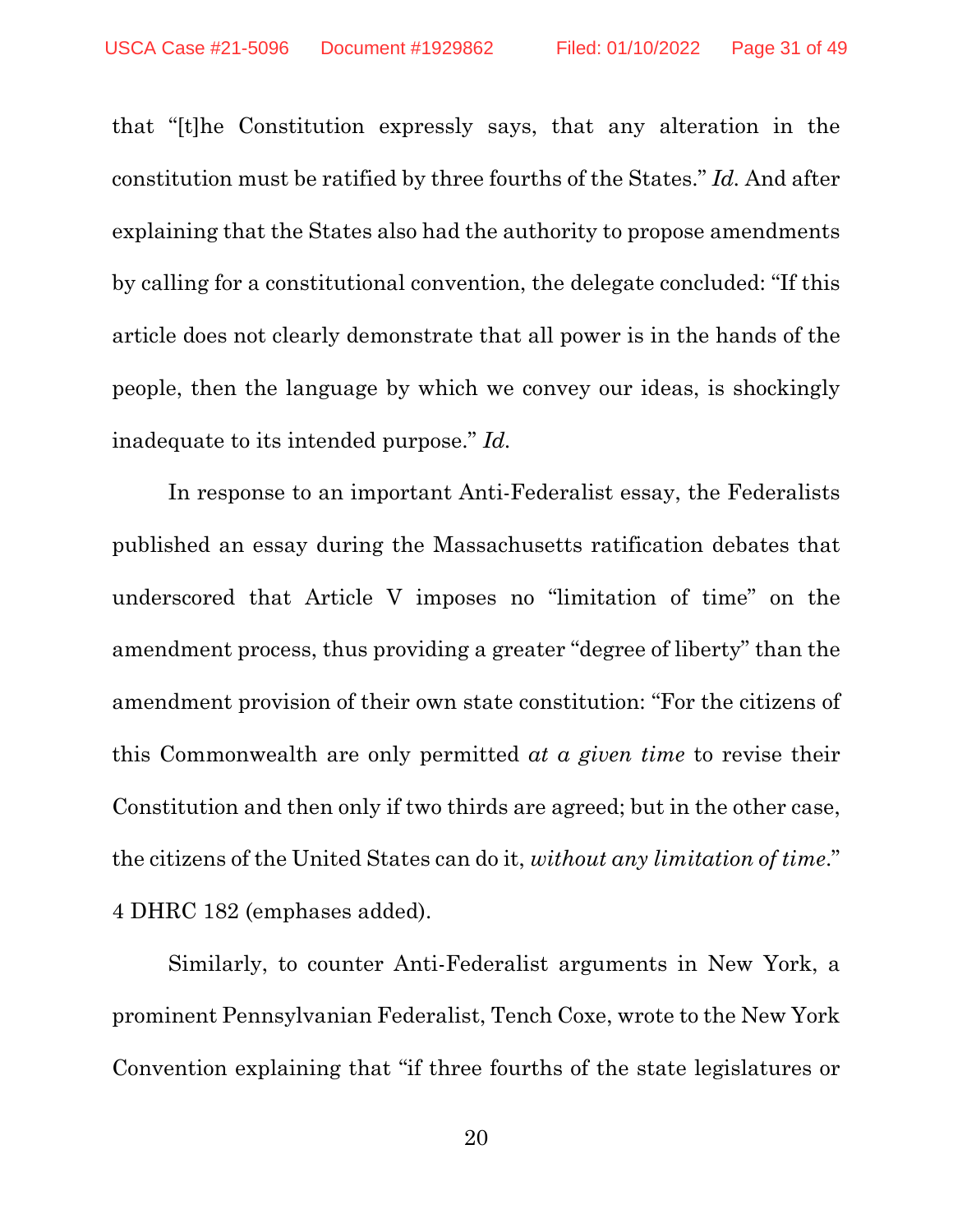conventions approve such proposed amendments, they become an actual and binding part of the constitution, *without any possible interference of Congress*." 20 DHRC at 1143 (emphasis added). Hamilton made a similar point in addressing the widespread concern among state delegates that "the persons delegated to the administration of the national government will always be disinclined to yield up any portion of the authority of which they were once possessed." The Federalist No. 85 (Hamilton). Hamilton explained that, under Article V, when two-thirds of the States demanded a convention to propose constitutional amendments, the demand would be "peremptory": Article V requires that "the Congress 'shall call a convention,'" and "[n]othing in this particular is left to the discretion of that body." *Id.* (quoting Article V). The same logic applies to the ratification process. Article V provides that, when three-quarters of the States ratify a proposed amendment, the amendment "shall be valid to all intents and purposes, as part of this Constitution." Nothing—not even the timeframe for ratification—is left to the discretion of Congress.

The notion that Congress could unilaterally impose additional constraints on the States' ratification power, as Congress sought to do in the ERA resolution, is inconsistent with this foundational history.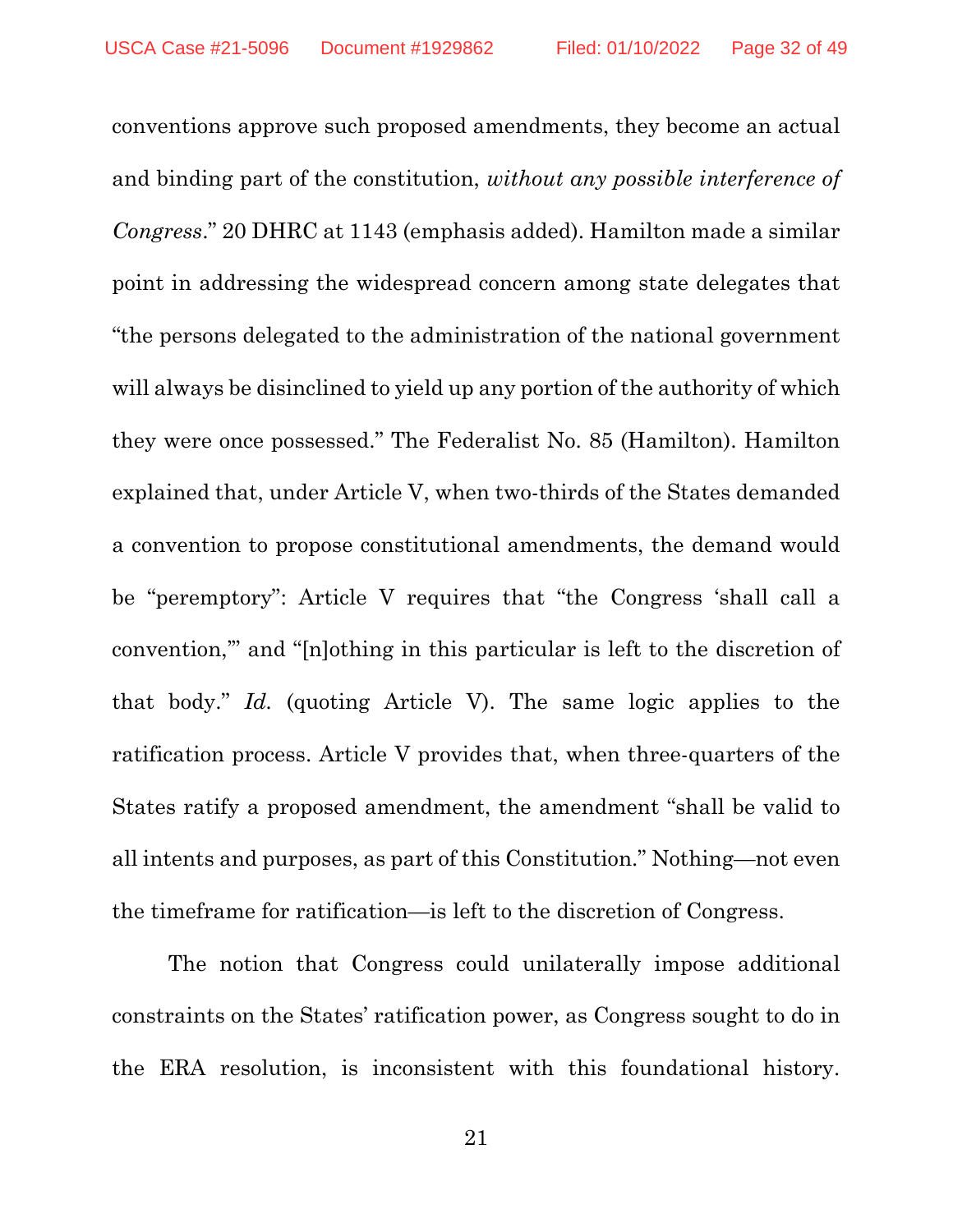Ultimately, "it was Article V (and the states' primacy in the amendment process) that flipped the Anti-Federalists' votes in key states in favor of ratification." Abbott, *supra*, at 15. Had Article V permitted Congress to constrain the States' power in the manner urged by the Archivist here, the States might never have ratified the Constitution.

### **E. The Deadline Is Inconsistent with Congressional Practice from the Founding Until 1960.**

Congressional practice during the first two centuries of our nation's history confirms the foundational understanding that a congressional resolution may not impose a deadline on the state ratification process.

From the 1789 proposal of the Bill of Rights to the proposal of the Twenty-Second Amendment in 1947, congressional joint resolutions submitting proposed amendments to the States contained almost identical language quoting the text of Article V, with only minor stylistic variations.[3](#page-32-0) In 1917, in proposing the Eighteenth Amendment, Congress

<span id="page-32-0"></span><sup>3</sup> 1 Stat. 97 (1789) (Bill of Rights, plus amendment that became Twenty-Seventh); 1 Stat. 402 (1794) (Eleventh Amendment); 2 Stat. 306 (1803) (Twelfth Amendment); 2 Stat. 613 (1810) (unratified amendment regarding titles of nobility); 12 Stat. 251 (1861) (unratified amendment regarding interference with slavery); 13 Stat. 567 (1865) (Thirteenth Amendment); 14 Stat. 358 (1866) (Fourteenth Amendment); 15 Stat. 346 (1869) (Fifteenth *(footnote continues on next page)*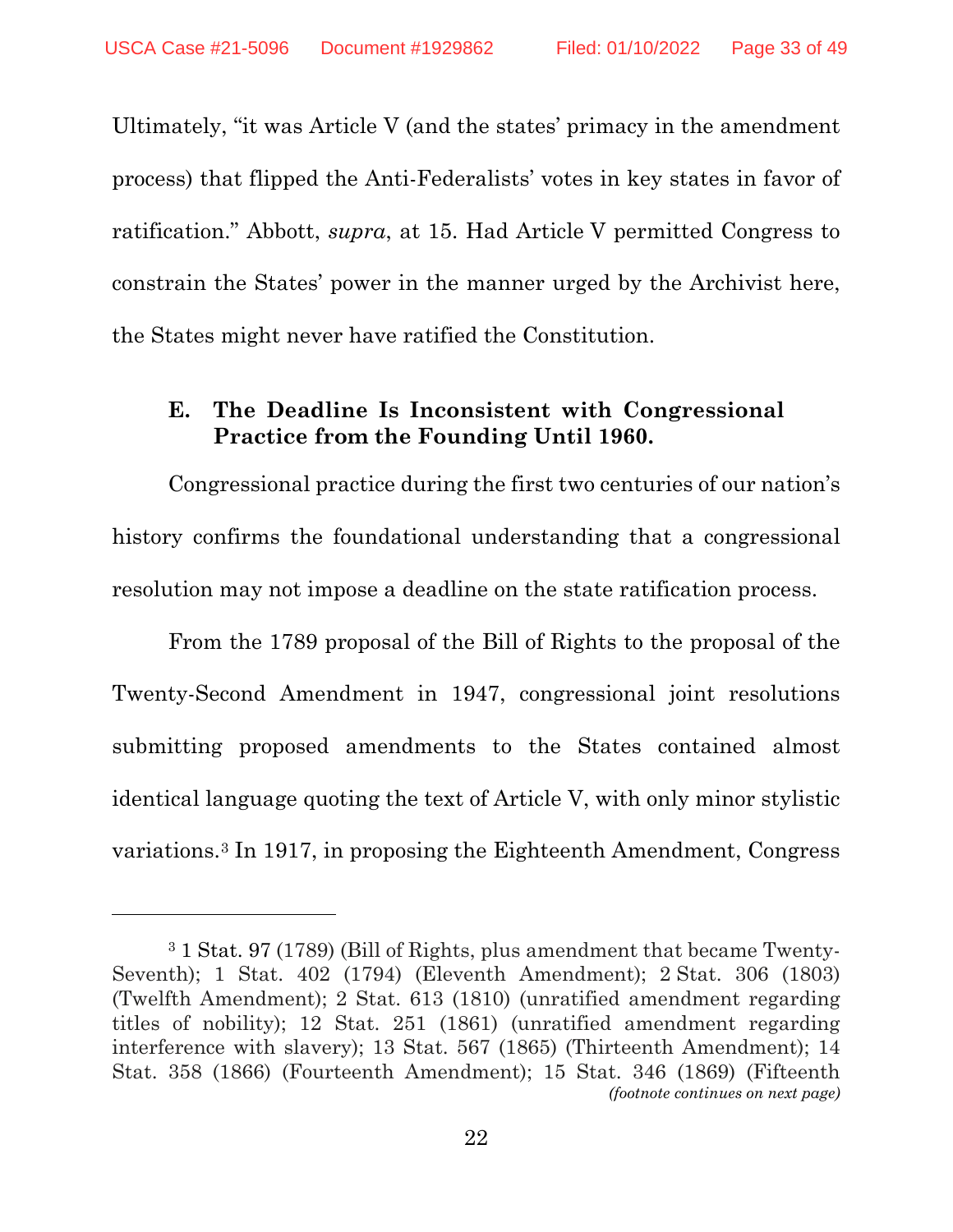first sought to impose a deadline on the States' authority to ratify amendments, and did so by including a deadline within the text of the proposed amendment. 40 Stat. 1050 (1917). Three subsequent amendments similarly contained deadlines in text. *See* U.S. Const., amends. XX  $\S 6$ , XXI  $\S 3$ , XXII  $\S 2$ . Because the States ratified those amendments within the deadlines imposed, the validity of those deadlines was never tested.

In 1960, Congress chose for the first time, in connection with the Twenty-Third Amendment, to put a deadline not in the amendment itself but in the joint resolution proposing the amendment. The proposing resolution, unlike all previous proposing resolutions, provided that the amendment "shall be valid to all intents and purposes as part of the Constitution only if ratified by the legislatures of three-fourths of the several States within seven years from the date of its submission by the Congress." 74 Stat. 1057 (1960). Congress used the same language in the

Amendment); 36 Stat. 184 (1909) (Sixteenth Amendment); 37 Stat. 646 (1912) (Seventeenth Amendment); 40 Stat. 1050 (1917) (Eighteenth Amendment); 41 Stat. 362 (1919) (Nineteenth Amendment); 43 Stat. 670 (1924) (unratified amendment regarding child labor); 47 Stat. 745 (1932) (Twentieth Amendment); 48 Stat. 1749 (1933) (Twenty-First Amendment); 61 Stat. 959 (1947) (Twenty-Second Amendment).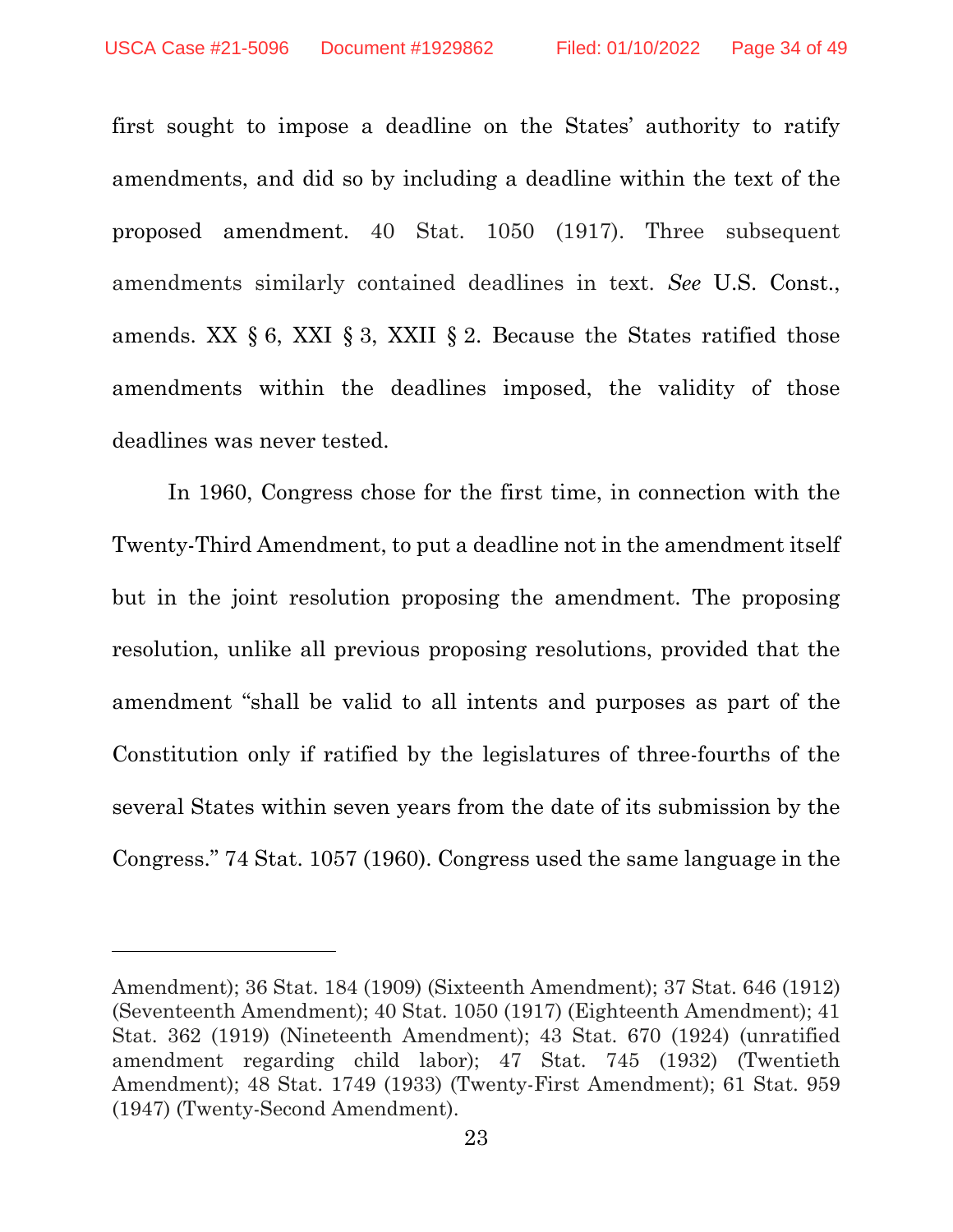joint resolutions proposing the next three amendments, as well as the ERA, except that it replaced "only if" with "when" for all but the Twenty-Fourth Amendment. 76 Stat. 1259 (1962) (Twenty-Fourth); 79 Stat. 1327 (1965) (Twenty-Fifth); 85 Stat. 829 (1971) (Twenty-Sixth); 86 Stat. 1523 (1972) (ERA).

In total, then, besides the ERA, twenty-three of the twenty-seven amendments now part of our Constitution were submitted to the States with joint resolutions that included no ratification deadline and thus mirrored Article V. Only the Twenty-Third through Twenty-Sixth proposed over a period of eleven years—were submitted with joint resolutions containing such a deadline. And none of those resolution deadlines was ever challenged in court. While some members of Congress assumed that moving the deadline to a joint resolution would make no substantive difference, 101 Cong. Rec. 6628 (1955) (Sen. Kefauver), others questioned that assumption, 75 Cong. Rec. 3856 (1932) (Rep. Jeffers). Indeed, Congress earlier declined to place a deadline in a joint resolution to avoid that very issue. *Id.* (Rep. Ramseyer).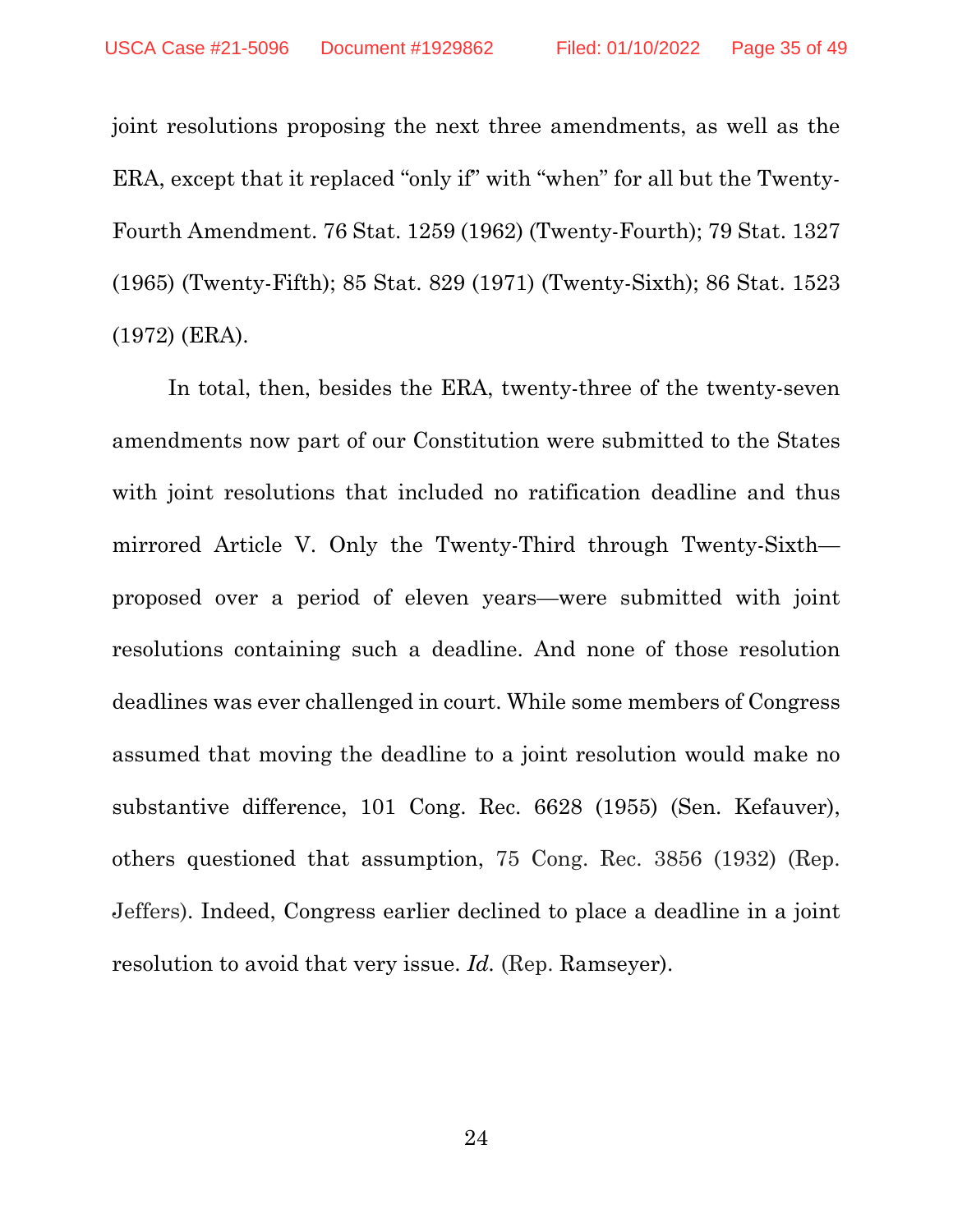#### **F.** *Dillon v. Gloss* **Does Not Control.**

The Supreme Court's decision in *Dillon v. Gloss*, 256 U.S. 368 (1921), does not, as the district court suggested (*see* App.338), control the ratification issue presented here.

*Dillon* held that a person convicted under the National Prohibition Act could not invalidate the conviction by challenging the Eighteenth Amendment, which authorized that Act, on the ground that the Amendment improperly contained a ratification deadline. 256 U.S. at 376-77. Preliminarily, *Dillon* is distinguishable because the deadline there did not ultimately have the effect of diminishing the States' ratification authority: while Congress set a seven-year deadline for ratification of the Eighteenth Amendment, ratification by three-quarters of the States was achieved in roughly one year, and thus the deadline was rendered academic. Accordingly, whatever the Court may have said in dictum about Congress's authority to set a period for ratification, the Court had no occasion to consider the extent of that authority.

Moreover, the deadline at issue in *Dillon* was placed directly in the text of the amendment. *See* U.S. Const., amend. XVIII § 3. This type of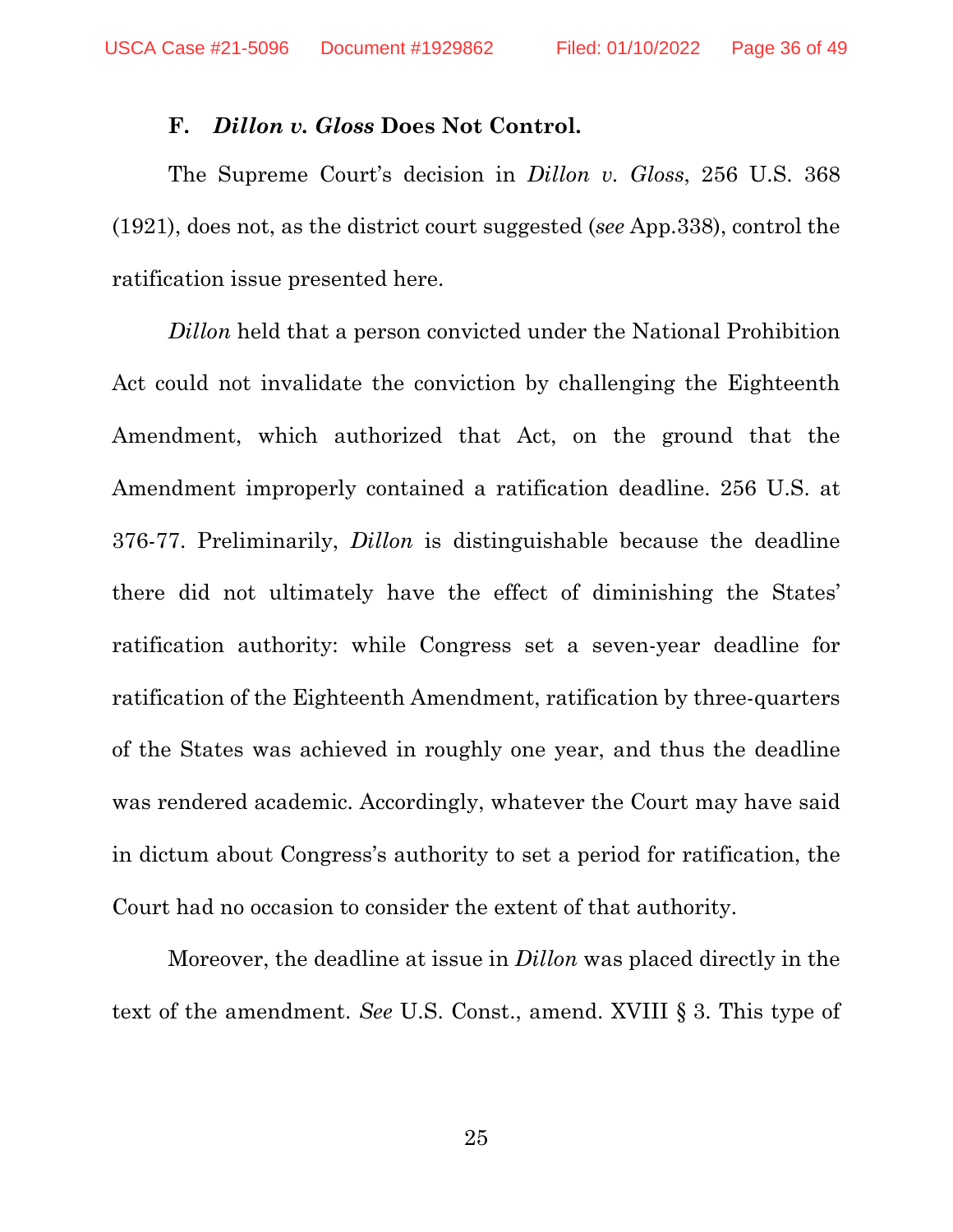ratification deadline is categorically distinct from the deadline at issue here, for three reasons.

*First*, the joint resolutions proposing the Eighteenth and Twentieth through Twenty-Second Amendments all provided, consistent with Article V, that the amendments would "become valid as part of the Constitution when ratified by the legislatures of the several States as provided by the Constitution." 40 Stat. 1050 (1917); 47 Stat. 745 (1932); 48 Stat. 1749 (1933); 61 Stat. 959 (1947). Once ratified, the amendments provided by their own terms that they would be "inoperative" if the ratification process took more than seven years. The amendments would thus be valid constitutional amendments—and would have to be certified as such under 1 U.S.C. § 106b—but would have no legal effect. *See* Akhil Amar, America's Constitution 417-19 (2006). Indeed, the deadlines rendering the amendments inoperative would not themselves be valid unless and until the amendments were ratified. The ERA's deadline, in contrast, purports to override Article V by precluding the ERA from ever becoming a valid amendment, even after it has been ratified by thirtyeight States.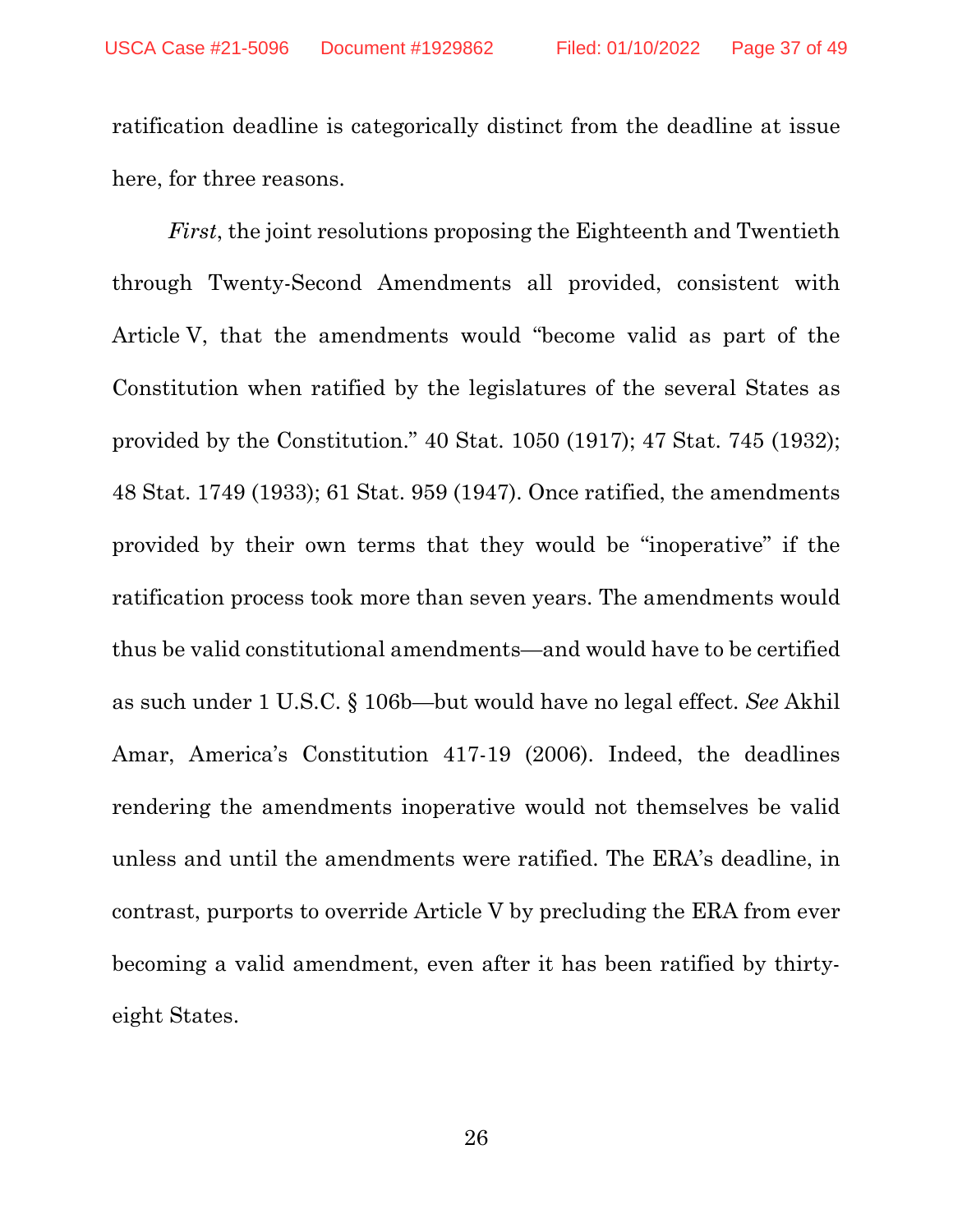*Second*, Congress's power to impose a ratification deadline in the text of an amendment is based on "the plenary authority of Congress to propose the texts of amendments." Dellinger, *supra*, at 408 n.120. That authority necessarily implies the power to decide the content of a proposed amendment, which the States can thereafter choose to ratify or not. But no such authority is implicated where, as here, Congress merely places the deadline in the proposing clause of a joint resolution. Such a deadline constitutes a purely external and atextual constraint on the ratification process.

*Third*, Congress cannot modify a deadline in the text of an amendment—or any other aspect of the amendment—once the amendment has been submitted to the States for ratification. By contrast, if Congress places a ratification deadline in its joint resolution proposing an amendment, nothing prevents it from passing another joint resolution modifying or eliminating that deadline (assuming the deadline has any validity in the first place). Indeed, Congress did just that with respect to the ERA, passing a joint resolution extending the ratification deadline by three years and three months. H. J. Res. 638 (1978). While some dispute Congress's authority to pass such an extension resolution,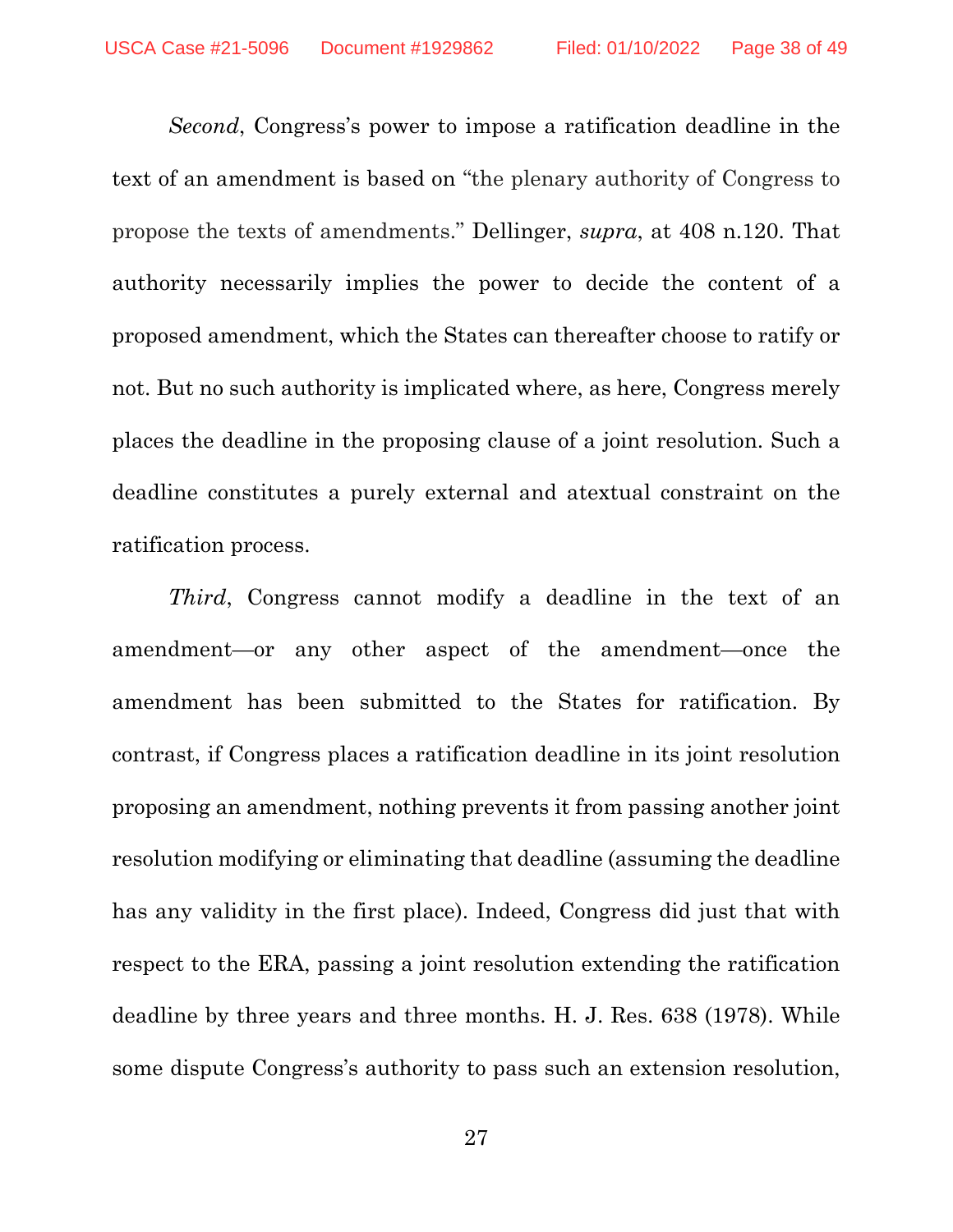that question is not presented in this case. What matters here is that there is a difference between a ratification deadline placed in an amendment's text—which cannot be extended—and a deadline placed in a joint resolution, which, according to a wealth of authority, can be.

#### **POINT III**

#### **PURPORTED RESCISSIONS OF ERA RATIFICATIONS ARE INEFFECTIVE**

While the district court did not address the validity of certain States' attempted rescissions of their ERA-ratification votes, those attempted recissions were invalid, and plaintiffs were therefore entitled to the mandamus relief requested.[4](#page-38-0) Text, history, and tradition support the conclusion that once a State ratifies an amendment, it cannot rescind its ratification.

Article V gives States the right to "ratif[y]" proposed amendments; it does not grant a right of rescission. Had the Framers wished to give States that right, "nothing would have been simpler than so to phrase

<span id="page-38-0"></span><sup>4</sup> Three of the five intervening States (Nebraska, South Dakota, and Tennessee) purported to rescind their ERA ratifications, while the other two (Alabama and Louisiana) never ratified the amendment. The total number of purported rescissions is now six, including North Dakota's 2021 rescission.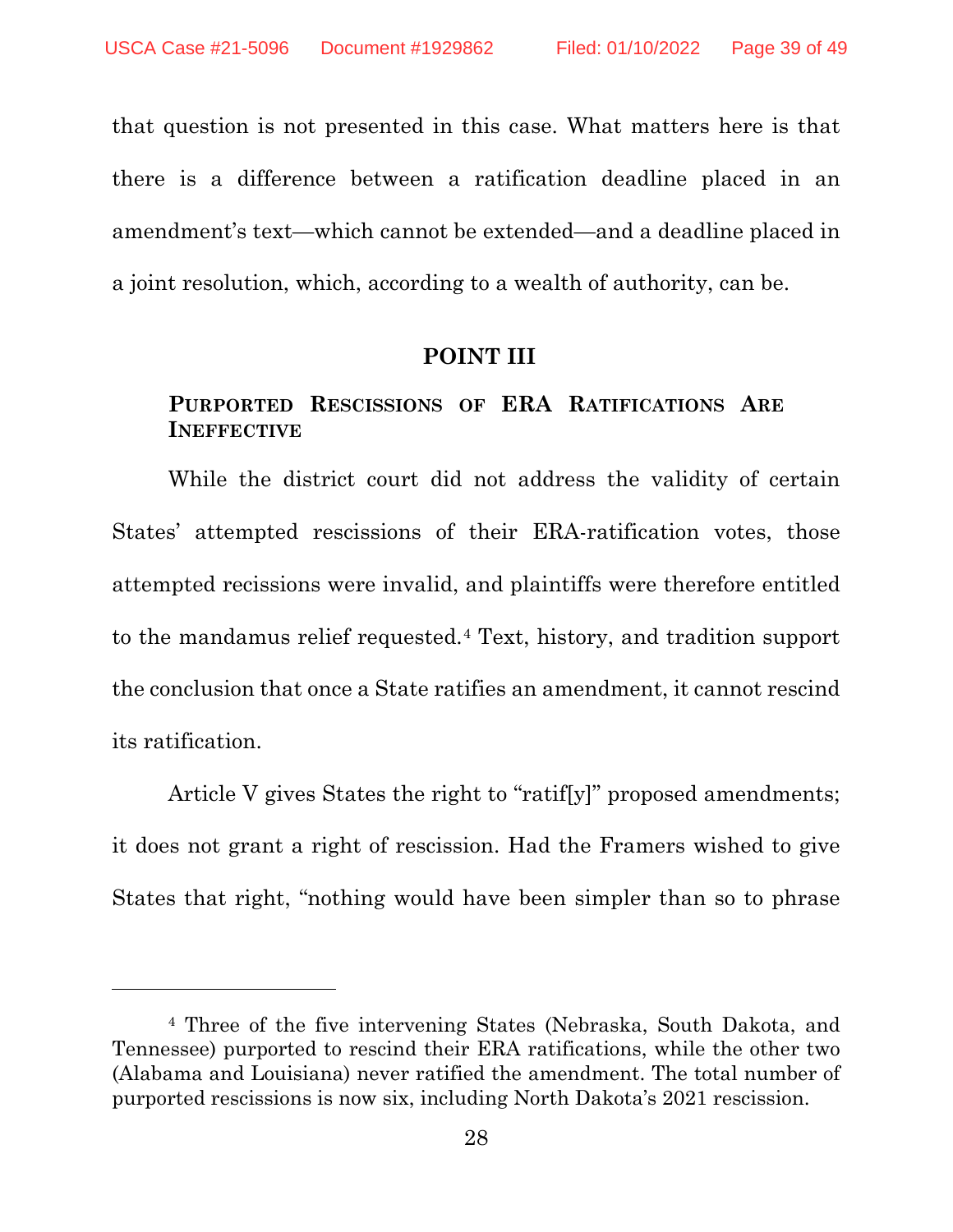article 5 as to exclude implication or speculation." *Sprague*, 282 U.S. at 732. Given Article V's precise language, the absence of a textual right of rescission is "persuasive evidence" that the Framers intended ratification as an irrevocable event. *Id.*

The history of the Constitution's ratification establishes that the Framers intended a ratification to be irrevocable. As discussed above, many delegates to State conventions had serious misgivings about the Constitution because it lacked a bill of rights. The delegates understood, however, that a vote to ratify the Constitution would be final and could not be conditioned on the subsequent adoption of amendments. *See* Maier, *supra*, at 379-82, 385-96, 431. For example, when conditional ratification was considered in New York, delegate Alexander Hamilton sought advice from James Madison, who advised that the Constitution "requires an adoption *in toto* and *for ever*" and that "any *condition* whatever must vitiate the ratification." Letter from James Madison to Alexander Hamilton (July 1788), reprinted in 2 David Watson, The Constitution of the United States 1314-17 (1910). Based on this view, New York and other States rejected proposals to ratify the Constitution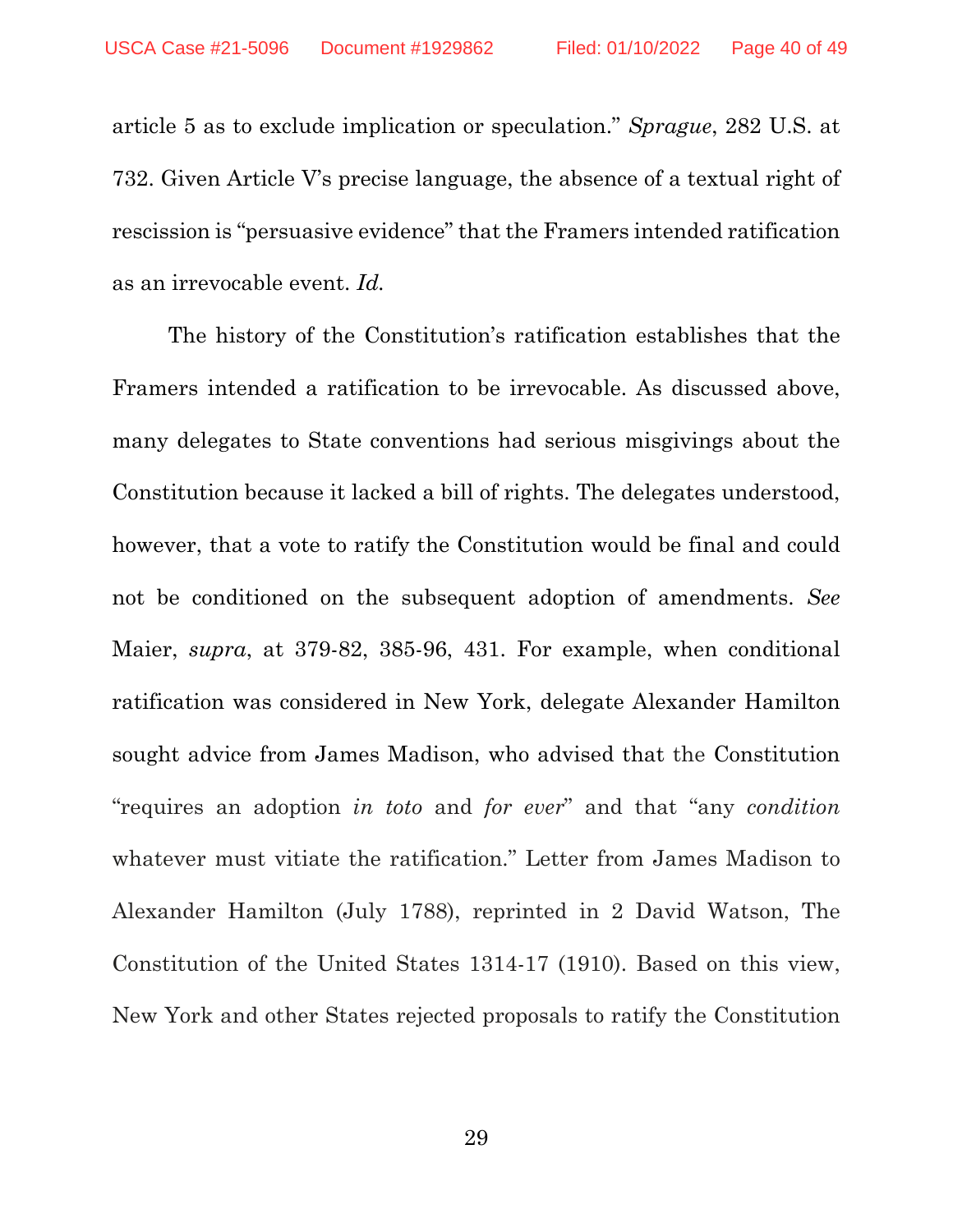that would have reserved the "right to recede and withdraw from the said Constitution." 23 DHRC at 2290-91.

A longstanding consensus among commentators confirms the Framers' understanding of ratification as irrevocable. As one scholar explained, Article V confers on the States "a special power" to ratify proposed amendments but, "[w]hen exercised, as contemplated by the constitution, by ratifying, it ceases to be a power, and any attempt to exercise it again must be nullity." John Jameson, A Treatise on Constitutional Conventions 628 (4th ed., 1887). Another scholar likewise explained that "the act of ratification is final in each case," reasoning that "any other doctrine would lead to great confusion in determining when an amendment has in fact been adopted." Charles Burdick, The Law of the American Constitution 43-44 (1922); *see also* Orfield, *supra*, at 51-52; 2 Watson, *supra*, at 1313-18.

In the 1970s, when certain States began considering rescinding their ERA ratifications, a large body of scholarship emerged opining that such rescissions would be invalid based on, among other things, the text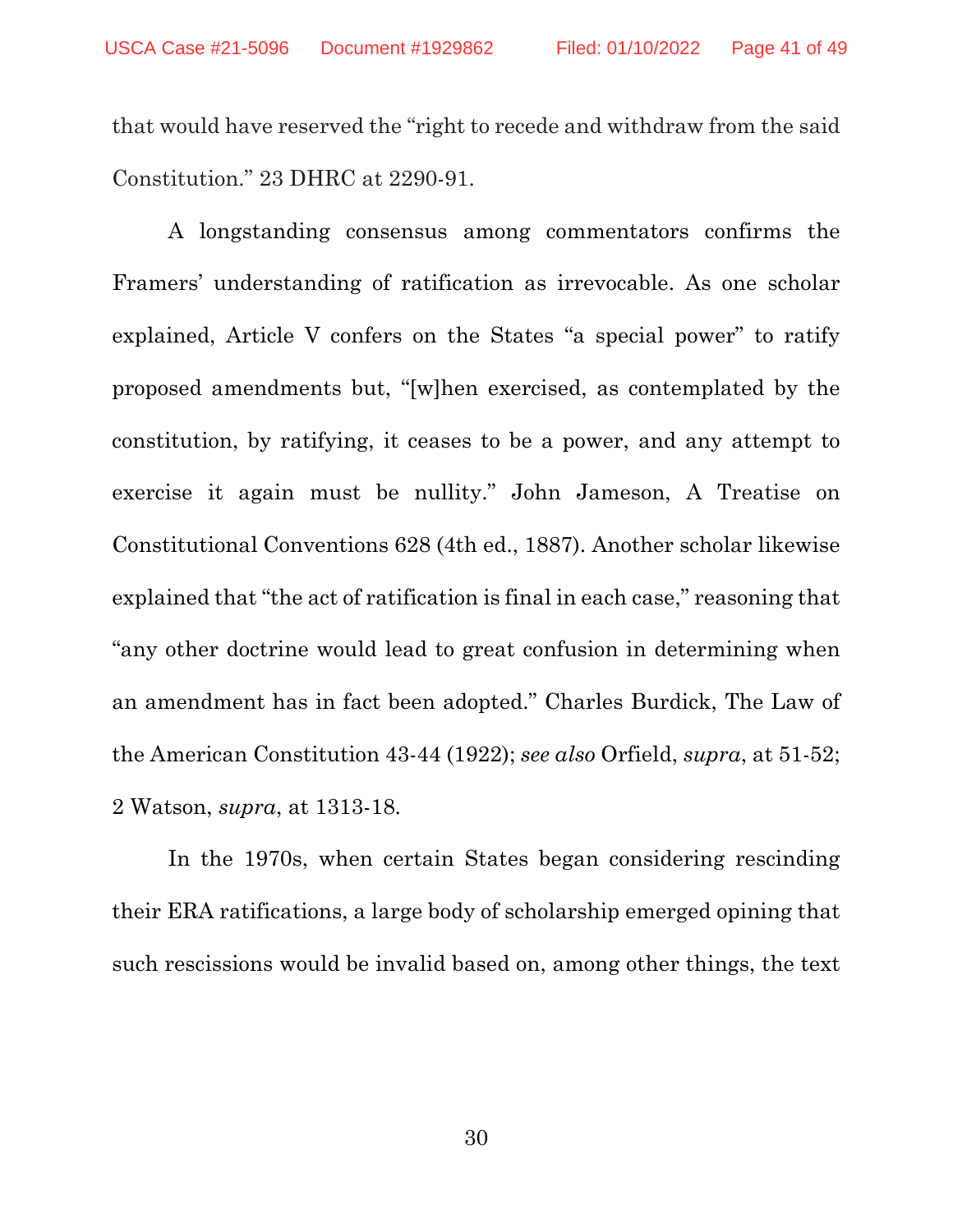of Article V and historical precedent.[5](#page-41-0) The Department of Justice adopted the same view.[6](#page-41-1) Many state Attorneys General—including those of States that ultimately purported to rescind their ratifications—adopted the same view. Fasteau & Fasteau, *supra*, at 39-42. Indeed, "[e]very state legislature that passed a resolution rescinding a prior ratification of the ERA did so under the cloud of an express opinion that such an action would be a legal nullity." Dellinger, *supra*, at 423 & n.179.

Historical precedent supports that opinion. All prior attempts by States to rescind ratifications of proposed amendments have been rejected. The Fourteenth Amendment is the most prominent example. The adoption of that amendment turned on Congress's decision to reject

<span id="page-41-0"></span><sup>5</sup> *See, e.g.*, Fasteau & Fasteau, May a State Legislature Rescind Its Ratification of a Pending Constitutional Amendment?, 1 Harv. Women's L.J. 27 (1978); Kanowitz & Klinger, Can a State Rescind Its Equal Rights Amendment Ratification, 28 Hastings L.J. 979 (1977); Yvonne Burke, Validity of Attempts to Rescind Ratification of the Equal Rights Amendment, 8 U.W.L.A. L. Rev. 1 (1976); William Heckman, Ratification of a Constitutional Amendment, 6 Conn. L. Rev. 28 (1973); *but see* Judith Elder, Article V, Justiciability, and the Equal Rights Amendment, 31 Okla. L. Rev. 63 (1978) (rescission should be permitted).

<span id="page-41-1"></span><sup>6</sup> *See* Memorandum for Robert Lipshutz, Counsel to the President, from John Harmon, Assistant Attorney General, Office of Legal Counsel (June 27, 1978), reprinted in Equal Rights Amendment Extension: Hearings on S.J. Res. 134 Before the Subcomm. on the Constitution of the Senate Comm. on the Judiciary, 95th Cong., 2d Sess., 80-99 (1978).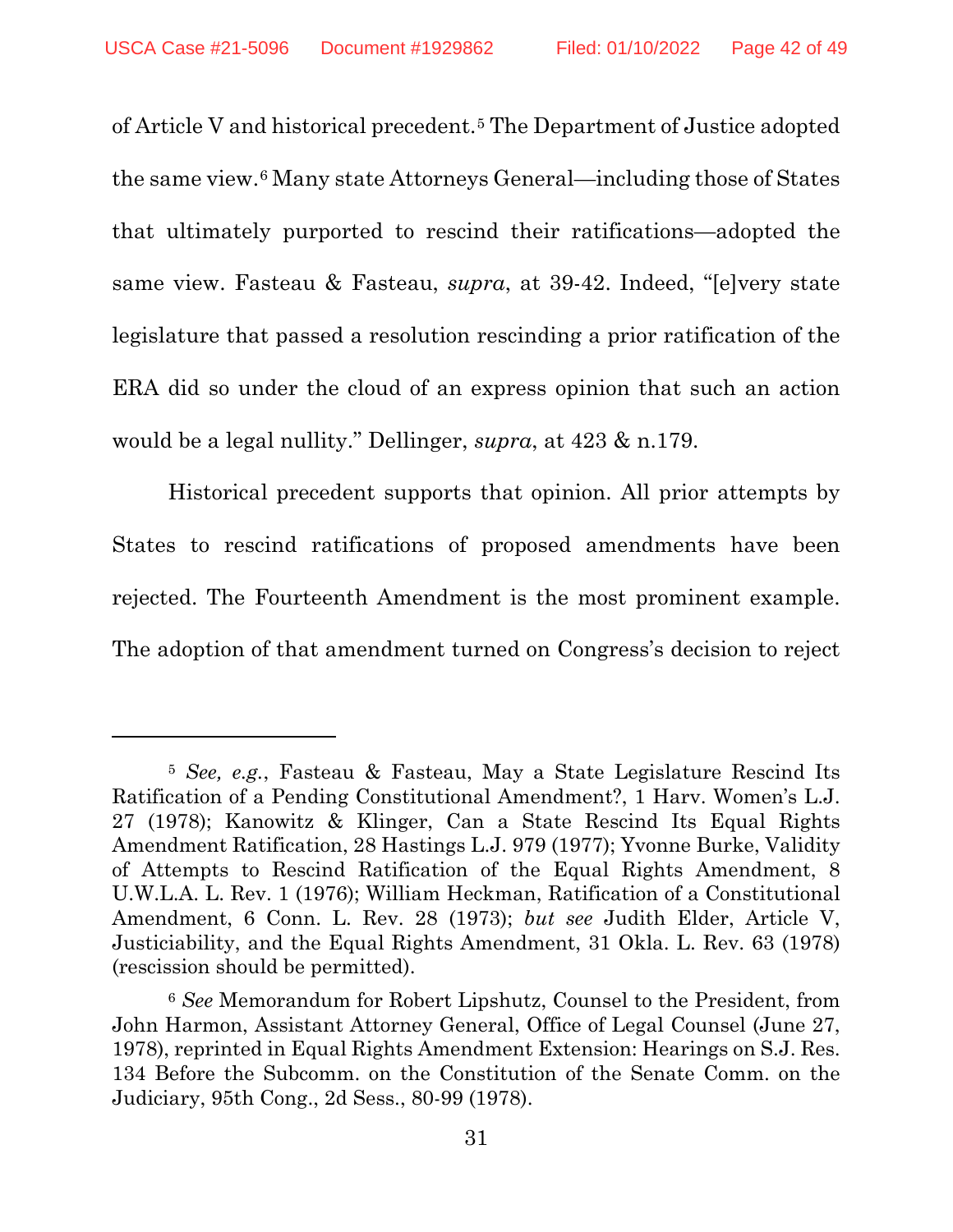Ohio and New Jersey's attempts to rescind their earlier ratifications. The ratification of at least one of those States was required to reach the requisite three-quarters. After learning of the States' purported rescissions, Congress nonetheless passed a joint resolution listing both States as having ratified the amendment and directing the Secretary of State (then fulfilling a similar role as the one now fulfilled by the Archivist) to certify the amendment as validly adopted, which he did. 15 Stat. 709-10 (1868). Similarly, two years later, in certifying the adoption of the Fifteenth Amendment, the Secretary of the State listed New York among the ratifying States, even though New York had earlier purported to rescind its ratification. 16 Stat. 1131 (1870). The Supreme Court has expressly approved this historical practice of treating rescissions as invalid. *See Coleman* 307 U.S. at 448-50; *Leser v. Garnett*, 258 U.S. 130, 136 (1922).

The fact that Congress has specifically sought without success to amend Article V to authorize the rescission of State ratifications of proposed amendments provides further evidence that States do not currently have that right. For example, the Wadsworth-Garrett Amendment discussed above would have given States the right to

32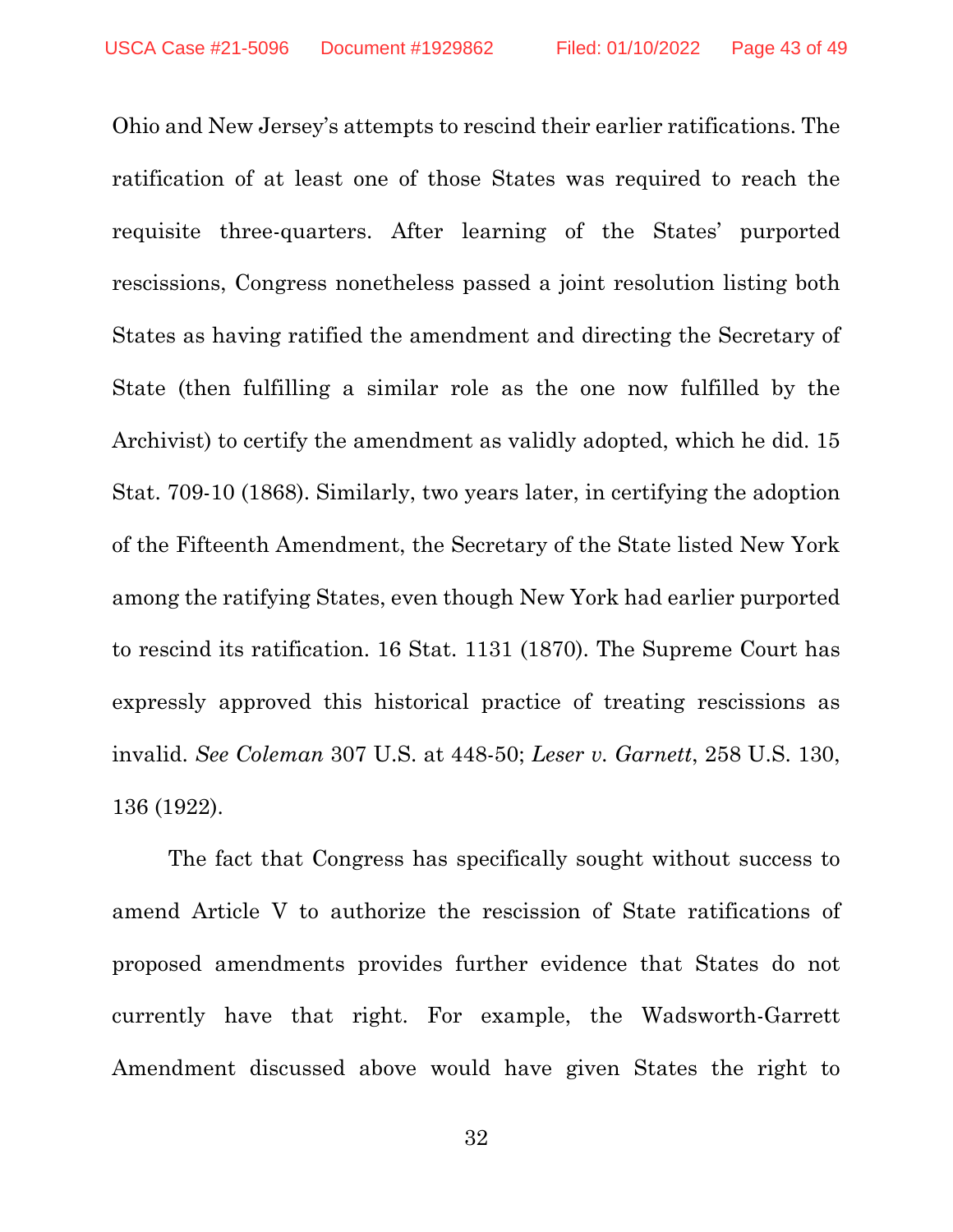reconsider their ratifications at any time until three-quarters of the States had ratified the amendment or more than one-quarter had rejected it. Both proponents acknowledged that "under Article V, as now drawn, no State can change its vote from the affirmative to negative." 65 Cong. Rec. 4492 (1924) (Wadsworth); *see also* 66 Cong. Rec. 2159 (1925) (Garrett). Similar legislation was introduced from 1967 to 1973,[7](#page-43-0) and also in 1979.[8](#page-43-1) None of those proposals passed either House, suggesting an acceptance of the prevailing view that ratifications are final and rescissions invalid.

Finally, allowing States to rescind their ratifications "would lead to great confusion in determining when an amendment has in fact been adopted." Burdick, *supra*, at 43-44. States could attempt to rescind their ratifications shortly before three-quarters of the States had submitted their ratifications, sowing doubt about whether and when ratification occurred. States could even seek to rescind their ratifications of an amendment *after* three-quarters of the States had ratified it, seeking to

<span id="page-43-1"></span><span id="page-43-0"></span><sup>7</sup> S. 2307 § 15(a), 90th Cong., 1st Sess. (1967); S. 623 § 13(a), 91st Cong., 1st Sess. (1969); S. 215 § 13(a), 92d Cong., 1st Sess. (1971); S. 1272 § 13(a), 93d Cong., 1st Sess. (1973);

<sup>8</sup> S. 3 § 13(a), S. 1710 § 13(a), 96th Cong., 1st Sess. (1979).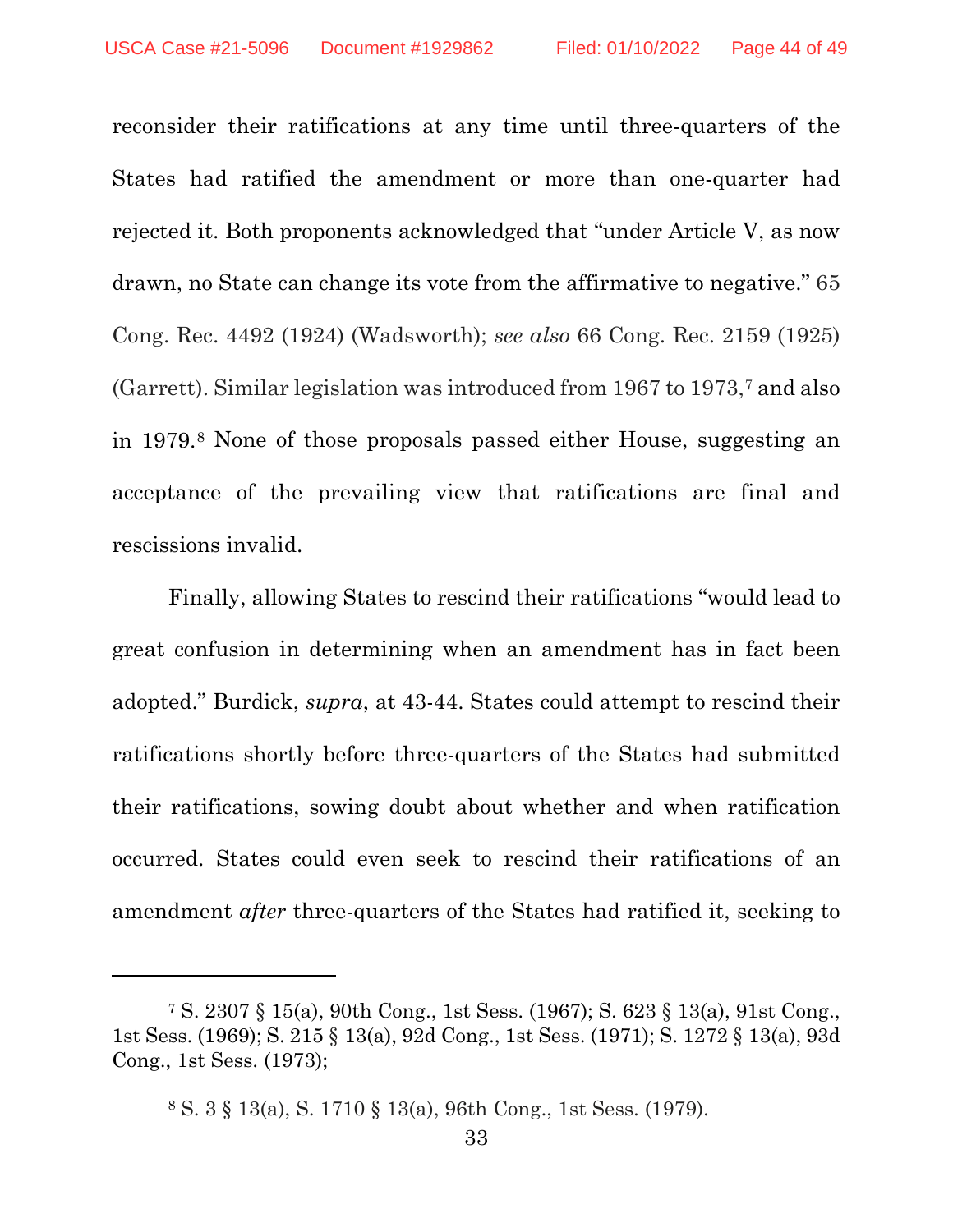unwind amendments that have already taken effect. Allowing States to rescind their ratifications would also undermine the seriousness that state legislators accord to their ratification votes, because a vote to ratify could be undone when politically expedient. "[S]tates would be encouraged to treat their ratification lightly because the issue could be taken up 'again and again and again.'" Ruth Bader Ginsburg, Ratification of the Equal Rights Amendment, 57 Tex. L. Rev. 919, 921 (1979) (citation omitted). Such an outcome would undermine the precise and straightforward amendment process the Framers designed in crafting Article V.

#### **CONCLUSION**

The Court should vacate the district court's order and remand for further proceedings.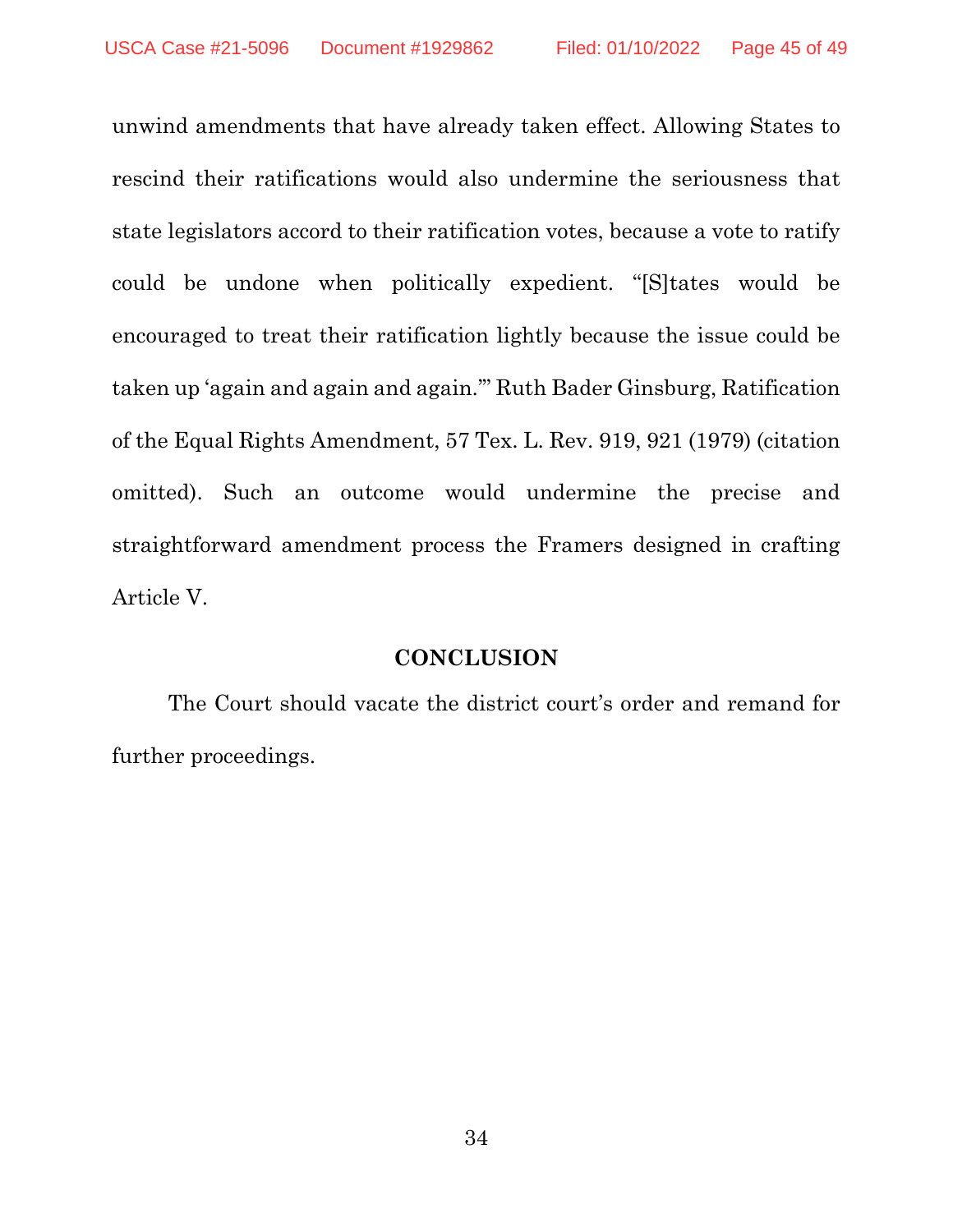Dated: Albany, New York January 10, 2022

Respectfully submitted,

LETITIA JAMES *Attorney General State of New York*

By: *Isl Sarah L. Rosenbluth* SARAH L. ROSENBLUTH Assistant Solicitor General

> The Capitol Albany, New York 12224 (518) 776-2025

BARBARA D. UNDERWOOD  *Solicitor General* ANDREA OSER *Deputy Solicitor General* SARAH L. ROSENBLUTH *Assistant Solicitor General of Counsel*

(*Counsel listing continues on next page*.)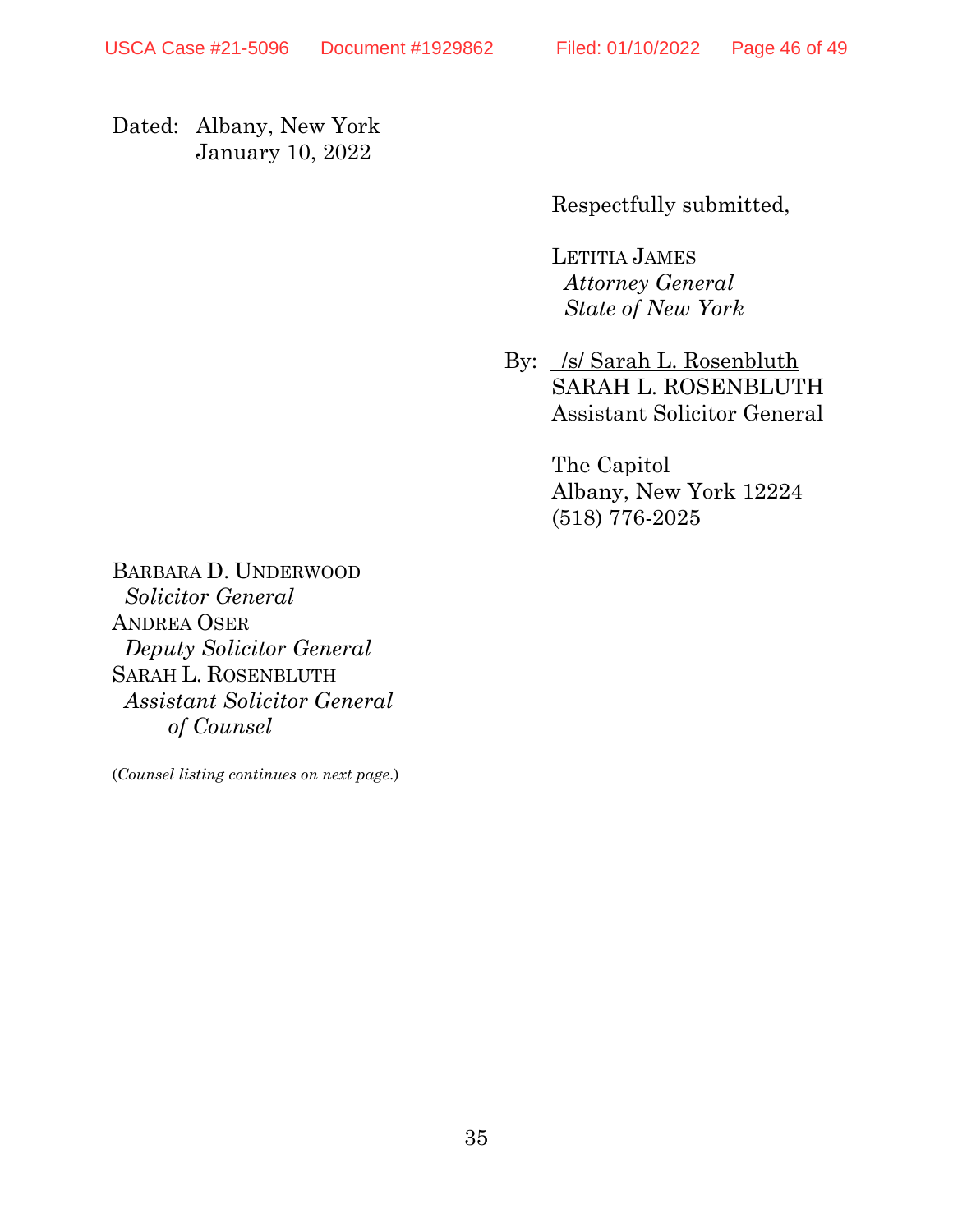PHILIP J. WEISER  *Attorney General State of Colorado* 1300 Broadway Denver, Colorado 80203

WILLIAM TONG *Attorney General State of Connecticut* 165 Capitol Avenue Hartford, Connecticut 06106

KATHLEEN JENNINGS *Attorney General State of Delaware*  820 N. French Street Wilmington, Delaware 19801

HOLLY T. SHIKADA *Attorney General State of Hawai'i* 425 Queen Street Honolulu, Hawai'i 96813

AARON M. FREY *Attorney General State of Maine* 6 State House Station Augusta, Maine 04333

BRIAN E. FROSH *Attorney General State of Maryland* 200 Saint Paul Place Baltimore, Maryland 21202

MAURA HEALEY *Attorney General Commonwealth of Massachusetts* One Ashburton Place Boston, Massachusetts 02108

KEITH ELLISON *Attorney General State of Minnesota* 102 State Capitol 75 Rev. Dr. Martin Luther King Jr. Blvd. St. Paul, Minnesota 55155

ANDREW J. BRUCK *Acting Attorney General State of New Jersey* Richard J. Hughes Justice Complex 25 Market Street Trenton, New Jersey 08625

HECTOR BALDERAS *Attorney General State of New Mexico* P.O. Drawer 1508 Santa Fe, New Mexico 87504

ELLEN F. ROSENBLUM *Attorney General State of Oregon* 1162 Court Street NE Salem, Oregon 97301

JOSH SHAPIRO  *Attorney General Commonwealth of Pennsylvania*  Strawberry Square Harrisburg, Pennsylvania 17120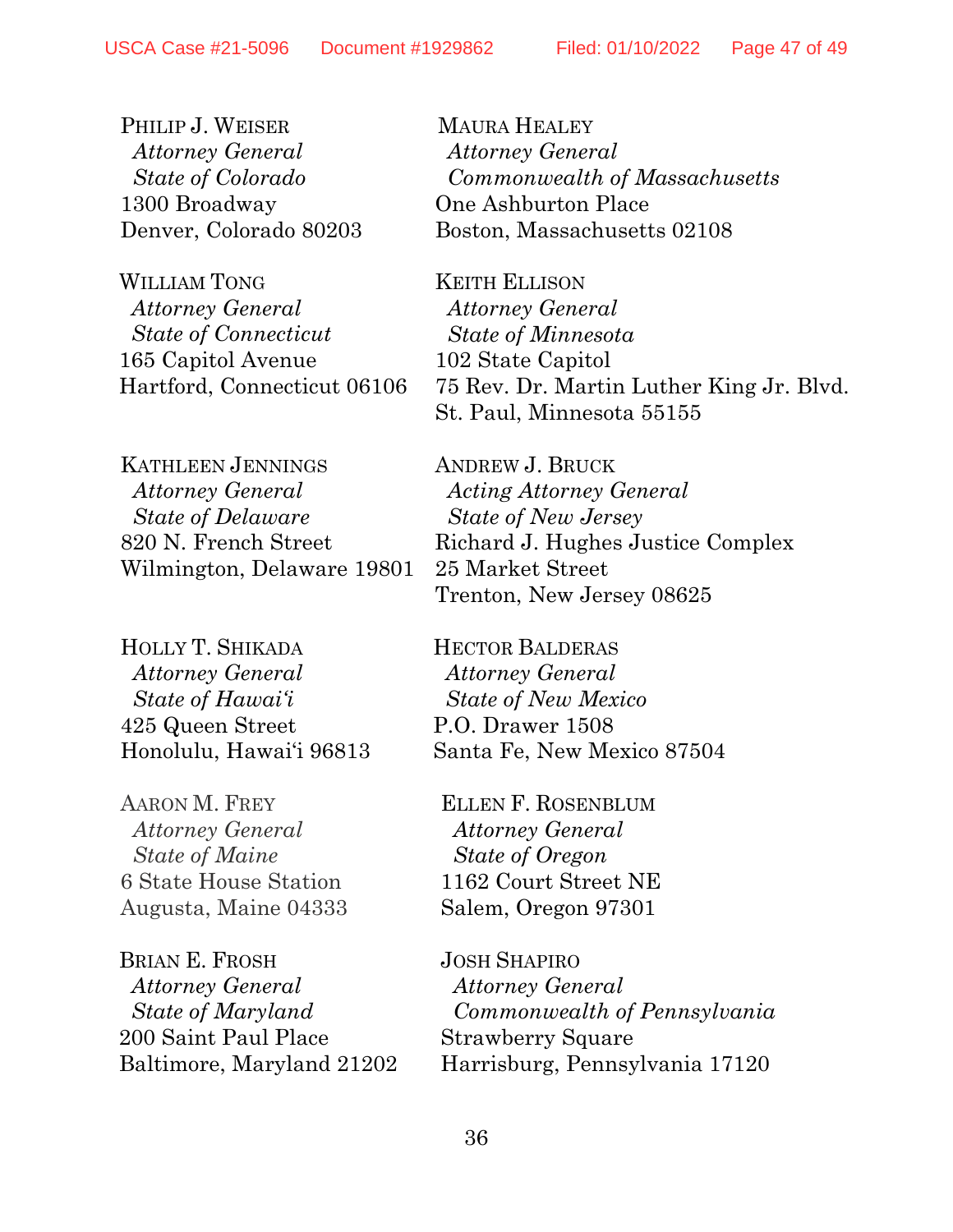PETER F. NERONHA  *Attorney General State of Rhode Island* 150 South Main Street Providence, Rhode Island 02903

KARL A. RACINE *Attorney General District of Columbia* 400 6th Street, NW Suite 8100 Washington, District of Columbia 20001

THOMAS J. DONOVAN, JR.  *Attorney General State of Vermont* 109 State Street Montpelier, Vermont 05609

ROBERT W. FERGUSON *Attorney General State of Washington* 1125 Washington Street SE P.O. Box 40100 Olympia, Washington 98504

JOSHUA L. KAUL *Attorney General State of Wisconsin* 17 W. Main Street P.O. Box 7857 Madison, Wisconsin 53707

LAURA KELLY *Governor State of Kansas* Statehouse, 2d Floor 300 SW 10th Avenue Topeka, Kansas 66610